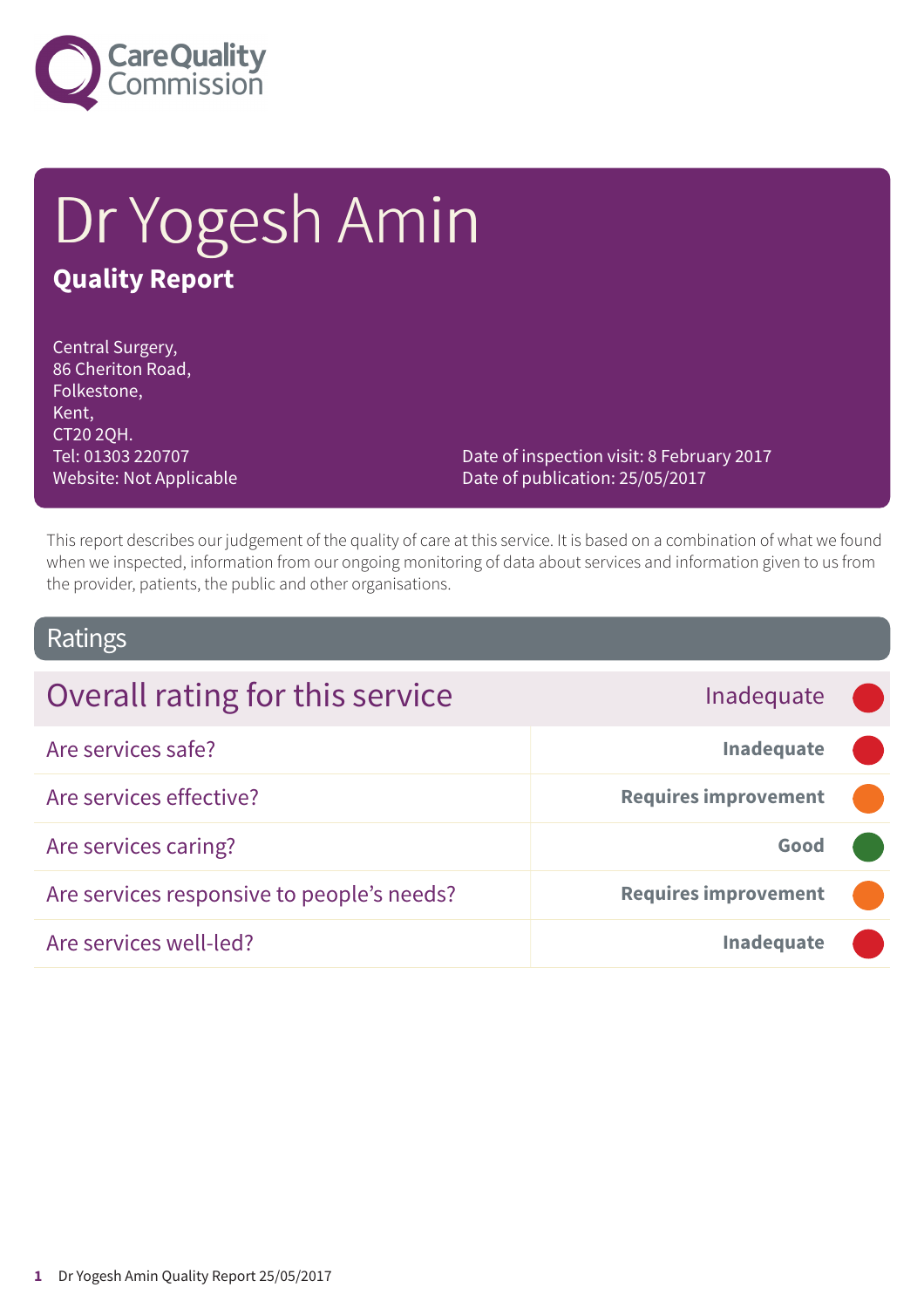### **Contents**

| Summary of this inspection                  | Page           |  |
|---------------------------------------------|----------------|--|
| Overall summary                             | $\overline{2}$ |  |
| The five questions we ask and what we found | 5              |  |
| The six population groups and what we found | 8              |  |
| What people who use the service say         | 12<br>12       |  |
| Areas for improvement                       |                |  |
| Detailed findings from this inspection      |                |  |
| Our inspection team                         | 13             |  |
| Background to Dr Yogesh Amin                | 13             |  |
| Why we carried out this inspection          | 13             |  |
| How we carried out this inspection          | 13             |  |
| Detailed findings                           | 15             |  |
| Action we have told the provider to take    | 27             |  |

### Overall summary

#### **Letter from the Chief Inspector of General Practice**

We carried out an announced comprehensive inspection at Dr Yogesh Amin on 17 March 2016. The overall rating for the practice was requires improvement. The full comprehensive report on the March 2016 inspection can be found by selecting the 'all reports' link for Dr Yogesh Amin on our website at www.cqc.org.uk.

After the inspection in March 2016 the practice wrote to us with an action plan outlining how they would make the necessary improvements to comply with the regulations.

The comprehensive inspection carried out on 08 February 2017 found that the practice had responded to some the concerns raised at the March 2016 inspection and had implemented some of their action plan in order to comply with the requirement notices issued. However, we found some actions had not been completed

effectively. We also found other breaches of the Health and Social Care Act 2008 (Regulated Activities) Regulations 2014. The overall rating for the practice is now inadequate.

Our key findings across all the areas we inspected were as follows:

- The system for reporting and recording significant events had not improved and remained ineffective.
- Significant issues that threatened the delivery of safe care were not identified or adequately managed.
- The practice's systems, processes and practices did not always keep patients safe. Risks to patients, staff and visitors were not consistently assessed and well managed.
- The practice was unable to demonstrate that action had been taken in relation to issues identified by the infection control audit. This audit also failed to identify all infection control risks to patients, staff and visitors.
- There was an inconsistent approach to delivering care in line with current evidence based guidance.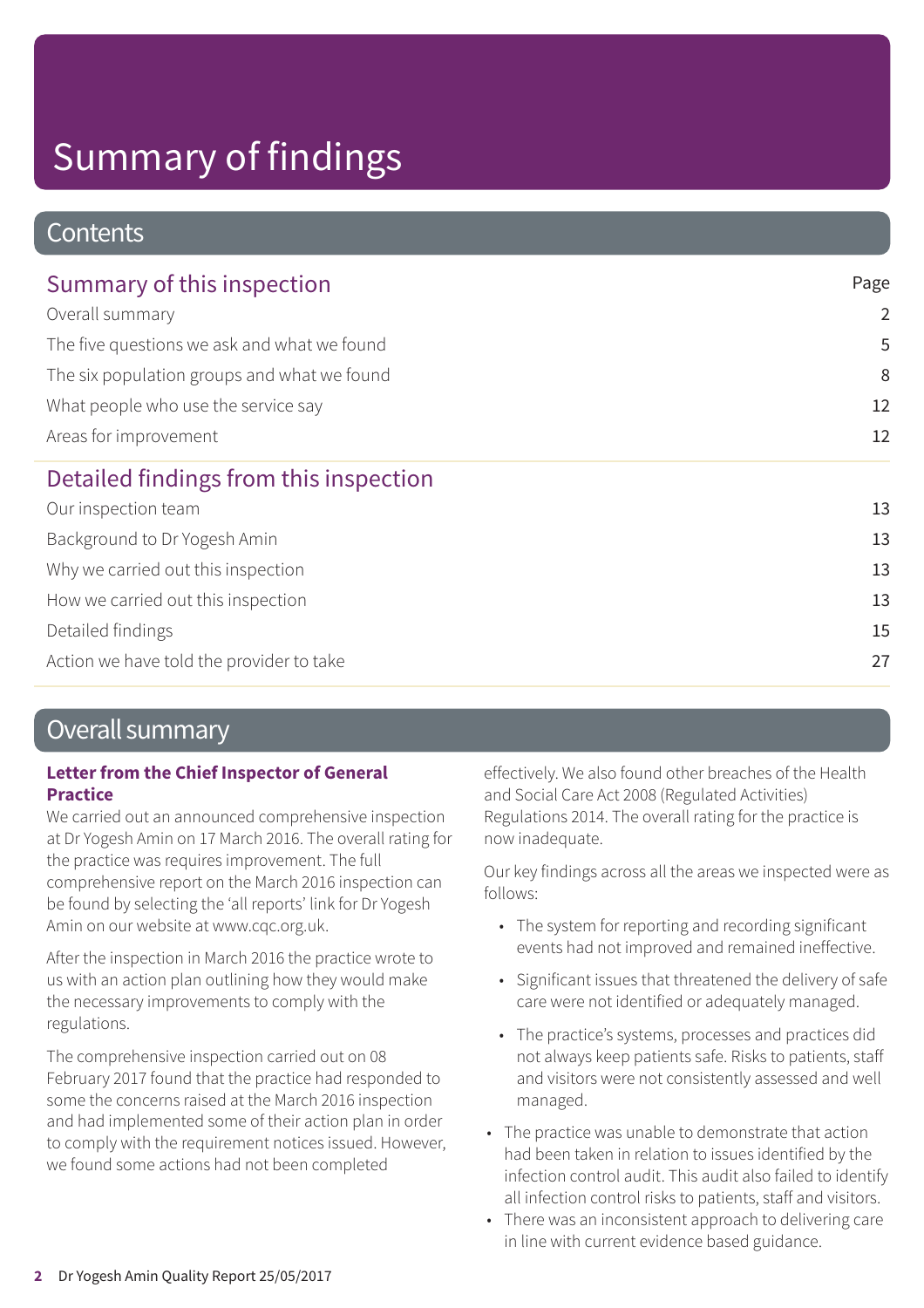- Prescription pads and forms were not stored securely or tracked through the practice. Nor was there was a process for managing medicine alerts received from the Medicines and Healthcare products Regulatory Agency (MHRA).
- The practice was unable to demonstrate that an electrical premises check had been carried out or that they had a system for the management of legionella (legionella is a term for a particular bacterium which can contaminate water systems in buildings).
- There was an inconsistent approach to delivering care in line with current evidence based guidance and care plans were not routinely scanned into patients' electronic records.
- There was limited evidence that the practice had made improvements to quality that was driven by clinical audit activity.
- The practice was unable to demonstrate there was a formal induction process or that all staff, including locum clinical staff, had received an appraisal within the last 12 months.
- Patients said they were treated with compassion, dignity and respect and they were involved in their care and decisions about their treatment. Results from the national GP patient survey were consistently better than local and national averages.
	- The practice told us they valued feedback from patients and were aware of the good results from the GP patient survey. However, they did not proactively seek patients' feedback.
	- The practice had a system for handling complaints. However, patient information leaflets about the complaints procedure were not specific to the practice. Nor had the practice acknowledged, recorded or learnt from verbal complaints or complaints left on the NHS choices website
- Patients said they found it easy to make an appointment with the principal GP and there was continuity of care, with urgent appointments available the same day.
	- The practice did not have a website, nor were patients able to book appointments or order repeat prescriptions online.
- There was a staffing structure. However, there remained a lack of clarity about responsibilities across the practice in some key governance areas.
- The practice was unable to demonstrate that significant improvements to clinical governance arrangements had taken place or that current governance arrangements were effective.
- The provider was aware of and complied with the requirements of the duty of candour.
- The practice was unable to demonstrate that there was a focus on continuous learning and improvement within the practice.

The areas where the provider must make improvement are:

- Ensure that there are effective systems and processes to manage, learn and share significant events.
- Ensure there are effective systems and processes for assessing the risk of, and preventing, detecting and controlling the spread of, infections, including those that are health care associated.
- Ensure there are systems and processes for the proper and safe management of medicines including blank prescription forms and pads and alerts from the Medicines and Healthcare products Regulatory Agency (MHRA).
- Ensure all staff have the necessary employment checks.
- Revise risk management to ensure that all risks to patients, staff and visitors are identified and managing in an effective and timely manner. Revise governance arrangements to ensure that documents governing activity are practice specific and all governance processes and practices are effective.
- Ensure there are systems and processes to assess, monitor and improve the quality and safety of the services provided, in line with relevant and current evidence based guidance and standards, in the carrying on of the regulated activity (including the quality of the experience of service users in receiving those services)
- Ensure that recruitment processes for all staff employed by the practice, are established and operated effectively.
- Ensure when actions to make improvements are identified these are carried out in a timely manner.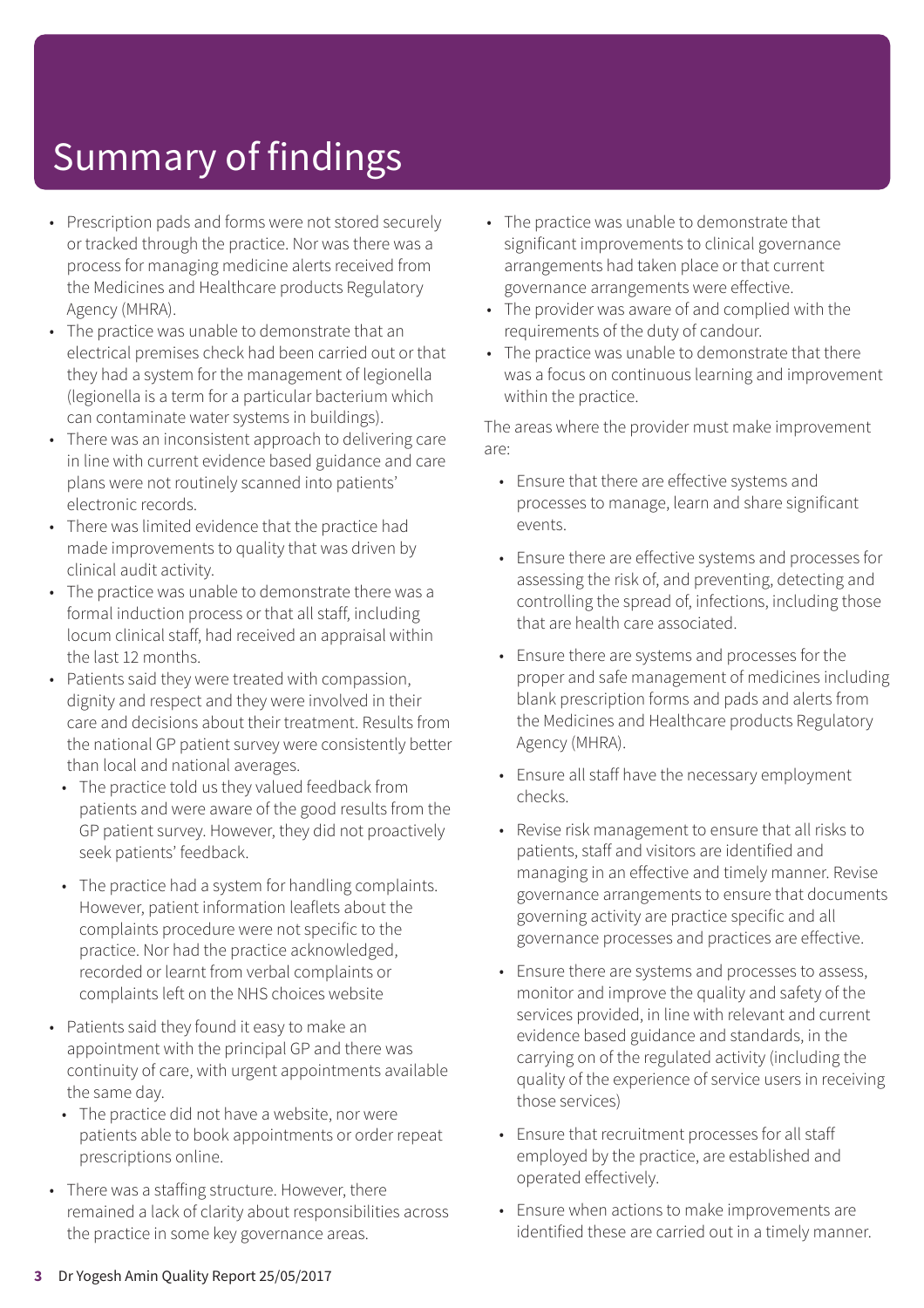• Ensure that the practice is proactive in canvassing patient feedback.

The areas where the provider should make improvement are:

- Review the practice's patient registers such as safeguarding to help ensure these patients receive the care and support they need.
- Review the process for NHS health checks and assessments.
- Continue to review and monitor emergency equipment and emergency medicines to help ensure the practice is able to respond to medical emergencies.
- Review the system for recording patient care plans to help ensure that are accessible in a timely way for all members of staff.

I am placing this service in special measures. Services placed in special measures will be inspected again within six months. If, insufficient improvements have been made such that there remains a rating of inadequate for any patient population group, key question or overall, we will take action in line with our enforcement procedures to begin the process of preventing the provider from operating the service. This will lead to cancelling their registration or varying the terms of their registration within six months if they do not improve.

The service will be kept under review and if needed could be escalated to urgent enforcement action. Where necessary, another inspection will be conducted within a further six months, and if there is not enough improvement we will move to close the service by adopting our proposal to remove this location or cancel the provider's registration.

Special measures will give people who use the service the reassurance that the care they get should improve.

#### **Professor Steve Field (CBE FRCP FFPH FRCGP)**

Chief Inspector of General Practice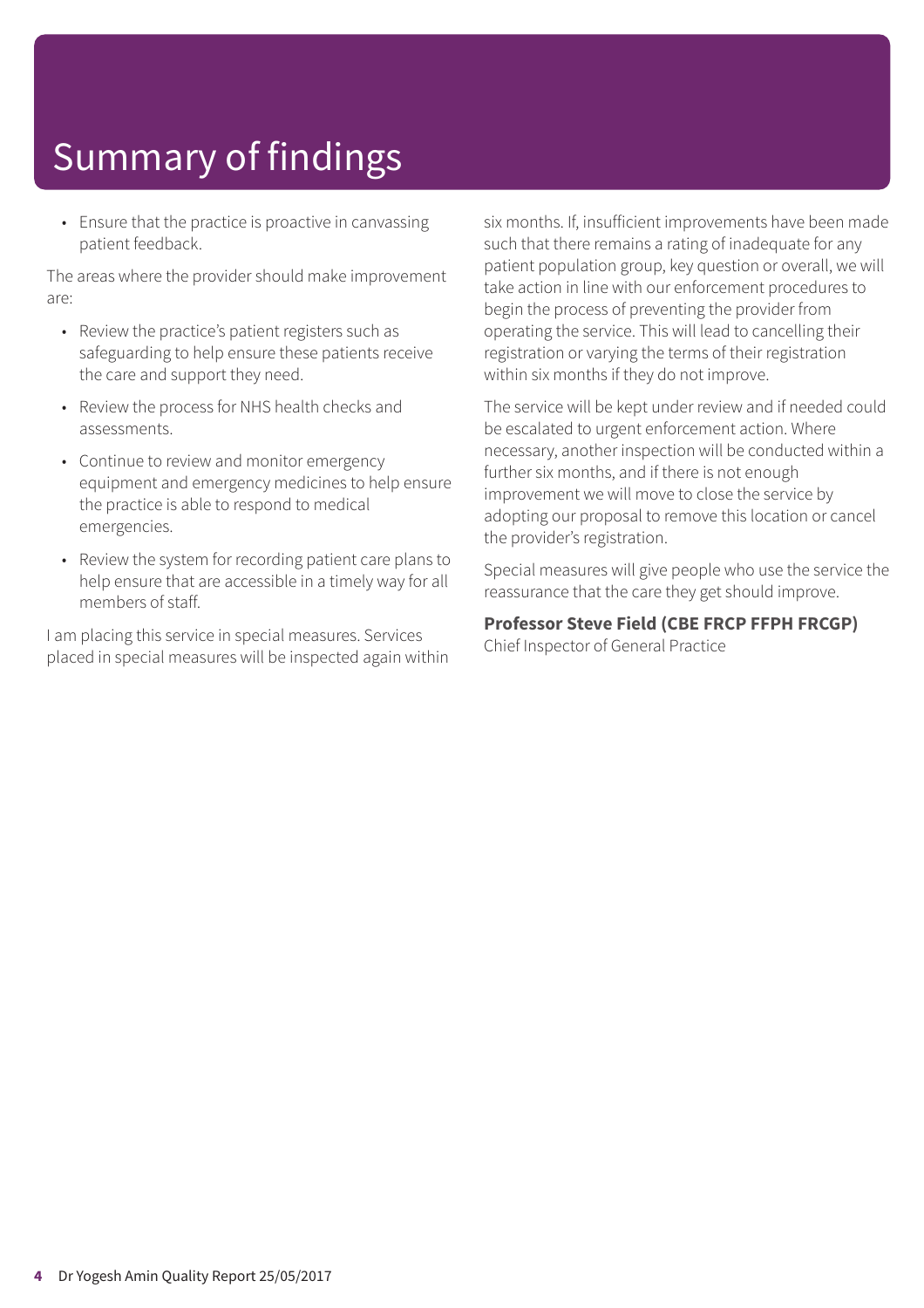### The five questions we ask and what we found

We always ask the following five questions of services.

#### **Are services safe?**

The practice is rated as inadequate for providing safe services.

- The system for reporting and recording significant events had not improved and remained ineffective.
- The practice was unable to demonstrate that lessons were shared to make sure action was taken to improve safety in the practice.
- The practice was unable to demonstrate that action had been taken in relation to issues identified by the infection control audit.
- Prescription pads and forms were not stored securely or tracked through the practice.
- The practice was unable to demonstrate that there was an effective process for managing medicine alerts received from the Medicines and Healthcare products Regulatory Agency (MHRA).
- The practice's systems, processes and practices did not always keep patients safe.
- Risks to patients, staff and visitors were not always assessed and managed in an effective and timely manner.
- The practice was unable to demonstrate that an electrical premise check had been carried out or that they had a system for the management of legionella.
- There were incomplete personnel files for some locum staff. For example, the practice could not demonstrate that all locum clinical staff directly employed by the practice had had their Hepatitis B status checked (hepatitis is a viral infection and it is recommended that healthcare professionals have their immunity tested). Nor were the practice able to demonstrate that these members of staff were up to date with training.

#### **Are services effective?**

The practice is rated as requires improvement for providing effective services.

- Data from the Quality and Outcomes Framework (QOF) showed patient outcomes were at or above average compared to the national average.
- There was an inconsistent approach to delivering care in line with current evidence based guidance. For example, National Institute for Health and Care Excellence (NICE) guidelines.

**Inadequate –––**

#### **Requires improvement –––**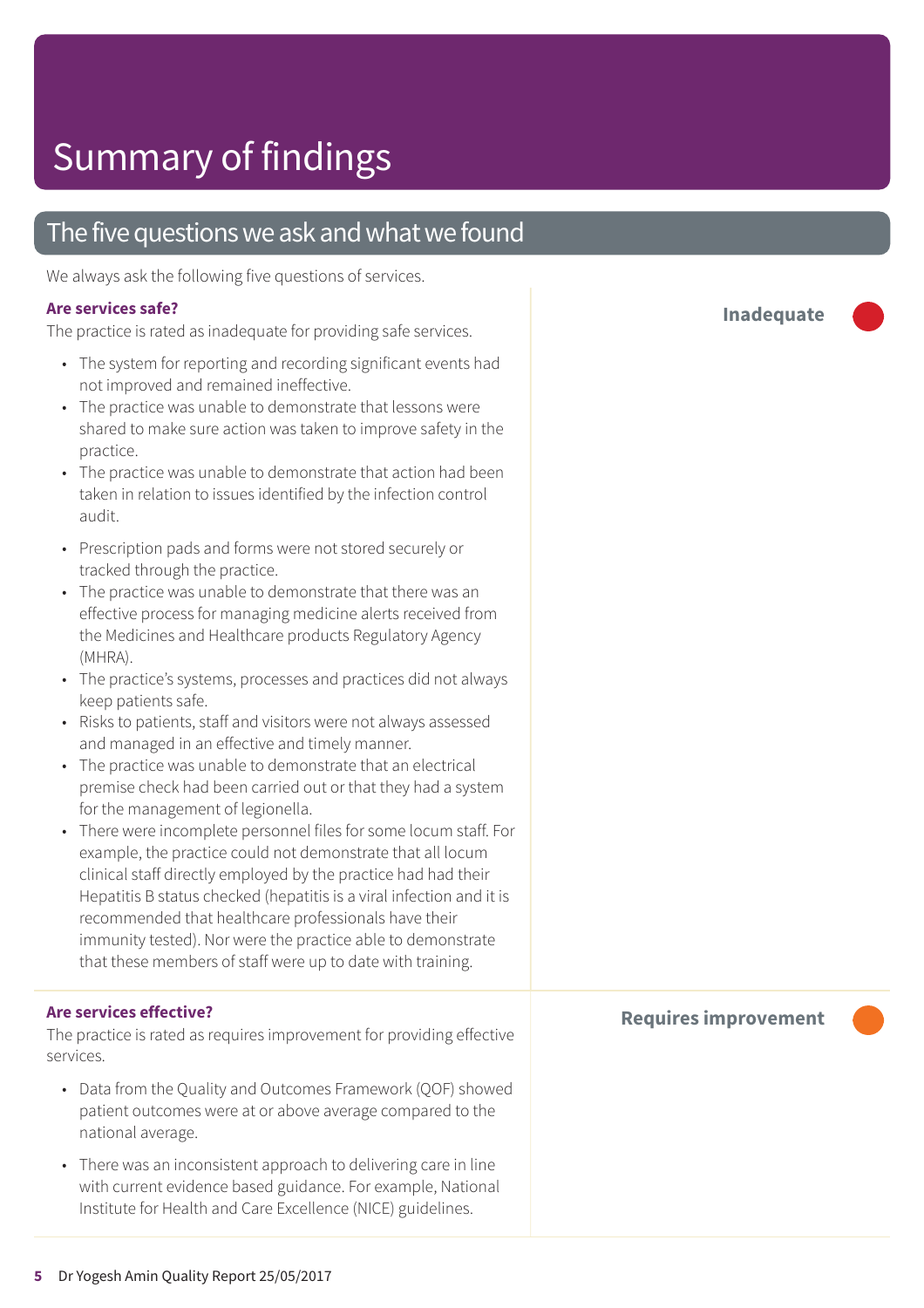| • There was limited evidence that the practice had made<br>improvements to quality that was driven by clinical audit<br>activity.<br>Staff we spoke with told us they had received an informal<br>$\bullet$<br>induction. However, the practice was unable to demonstrate<br>there was a formal induction process for all staff, including<br>sessional and locum clinical staff.<br>• Staff told us they had received appraisals undertaken by an<br>external organisation in January 2017.<br>• Staff worked with other health care professionals to understand<br>and meet the range and complexity of patients' needs.                                                                                                                                                                        |                             |
|---------------------------------------------------------------------------------------------------------------------------------------------------------------------------------------------------------------------------------------------------------------------------------------------------------------------------------------------------------------------------------------------------------------------------------------------------------------------------------------------------------------------------------------------------------------------------------------------------------------------------------------------------------------------------------------------------------------------------------------------------------------------------------------------------|-----------------------------|
| <b>Are services caring?</b><br>The practice is rated as good for providing caring services.<br>• Data from the national GP patient survey showed patients rated<br>the practice consistently higher than others for several aspects<br>of care.<br>• Patients said they were treated with compassion, dignity and<br>respect and they were involved in decisions about their care<br>and treatment.<br>Information for patients, at the practice, about the services                                                                                                                                                                                                                                                                                                                              | Good                        |
| available was easy to understand and accessible.<br>• We saw staff treated patients with kindness and respect, and<br>maintained patient and information confidentiality.<br>Are services responsive to people's needs?<br>The practice is rated as requires improvement for providing<br>responsive services.                                                                                                                                                                                                                                                                                                                                                                                                                                                                                    | <b>Requires improvement</b> |
| • Staff told us the practice was not currently working on any<br>projects with NHS England Area Team or the Clinical<br>Commissioning Group (CCG) in order to secure improvements<br>to services where these were identified.<br>The practice did not offer any extended hours appointments.<br>$\bullet$<br>However, through collaboration with other local GPs, patients<br>had access to extended hours appointments from 8am to 8pm<br>from the Hub at the Queen Victoria Hospital in Folkestone,<br>Kent.<br>• Patients said they found it easy to make an appointment with<br>the principal GP and there was continuity of care, with urgent<br>appointments available the same day.<br>• The practice had good facilities and was well equipped to treat<br>patients and meet their needs. |                             |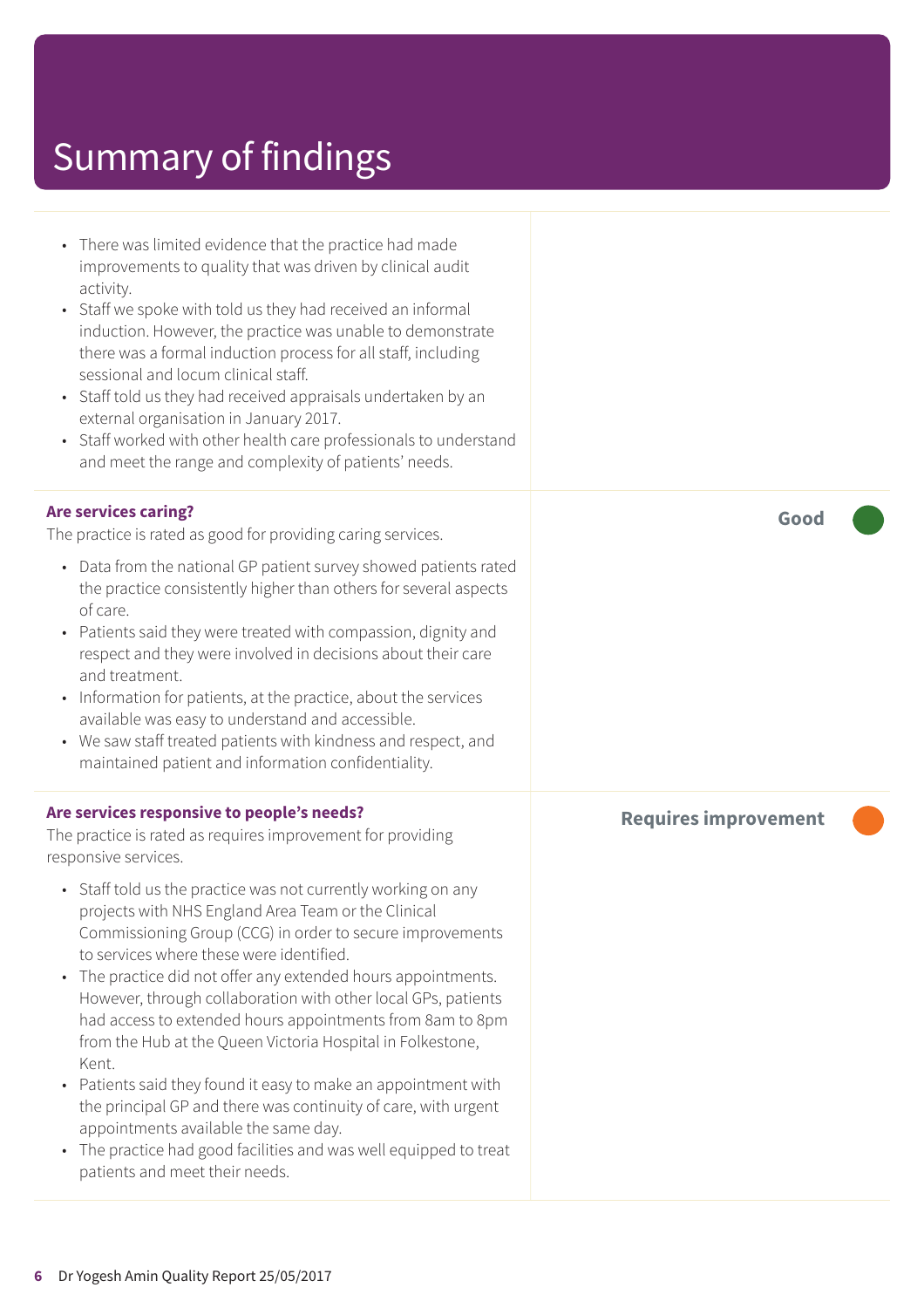- The practice had not developed a website so patients were not able to access information or services on line; nor was there a facility for patients to book appointments online or order repeat prescriptions on line.
- The practice had a system for handling complains. However, patient information leaflets were not specific to the practice, nor had the practice acknowledged, recorded or learnt from complaints posted by patients on NHS Choices.

#### **Are services well-led?**

The practice is rated as inadequate for being well-led.

- There was a staffing structure; however, there remained a lack of clarity about responsibilities across the practice in some key governance areas. The practice did not have a structured approach to clinical or staff meetings.
- The practice told us they prioritised safe, patient centred, responsive care. However, staff did not always have sufficient understanding to deliver these and the practice was unable to demonstrate there was a strategy or supporting business plan.
- The practice was unable to demonstrate that significant improvements to clinical governance arrangements had taken place or that current governance arrangements were effective since our previous inspection in March 2016.
- There was still a lack of clarity in lead roles and responsibilities across the practice in some key governance areas which meant that issues in the practice were not always identified or addressed in a timely manner.
- The practice was unable to demonstrate they had a structured approach to clinical or staff meetings.
- The practice had governance arrangements for notifiable safety incidents. However, these were not effective as not all staff were aware of what constituted a significant event or near miss nor was there a consistent approach to reporting them.
- The practice was unable to demonstrate they proactively sought feedback from staff and patients.
- The practice had a number of governance documents. However, these policies were not always specific to the practice or effectively implemented.
- The practice had gathered feedback from patients through the GP patient survey results but had not undertaken any patient surveys themselves. At the time of the inspection the practice did not have an active PPG, nor were they able to demonstrate that they had any plans to develop one
- The practice was unable to demonstrate there was a focus on continuous learning and improvement within the practice.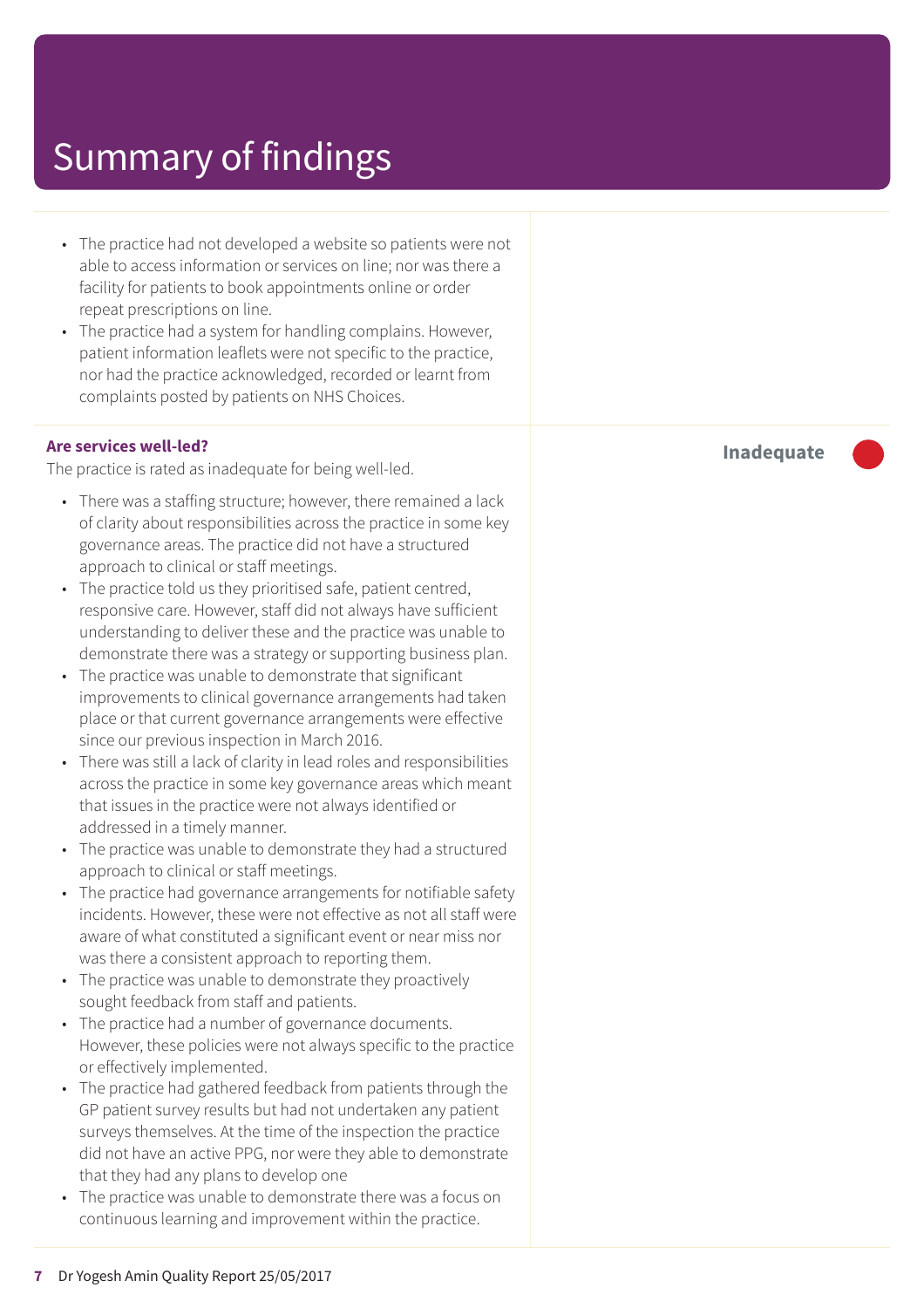### The six population groups and what we found

We always inspect the quality of care for these six population groups.

#### **Older people**

The practice is rated as inadequate for the care of older people. The provider is rated as inadequate for providing safe and well-led services, requires improvement for providing effective and responsive services and good for providing caring services. The resulting overall rating applies to everyone using the practice, including this patient population group.

- The practice offered proactive, personalised care to meet the needs of the older people in its patient population. There was evidence of care planning for elderly patients and those at risk of hospital admissions. However, care plans were not routinely scanned in to patients' electronic records and were kept in a 'care plan folder' by the practice manager so may not have been easily accessible to all members of staff.
- The practice was responsive to the needs of older people, and offered home visits and urgent appointments for those with enhanced needs.
- Patients had access to a paramedic practitioner for urgent home visits.

#### **People with long term conditions**

The practice is rated as inadequate for the care of people with long term conditions. The provider is rated as inadequate for providing safe and well-led services, requires improvement for providing effective and responsive services and good for providing caring services. The resulting overall rating applies to everyone using the practice, including this patient population group.

- The sessional nurse supported the principal GP in chronic disease management. Patients at risk of hospital admission were identified as a priority. However, patients could only access specialist nurse support one day per week. The practice told us they had an arrangement for the community nurses to support these patients when the sessional practice nurse was absent.
- Longer appointments and home visits were available when needed.
- The GP completed structured annual reviews to check their health and medicines needs were being met. Staff had access to National Institute for Health and Care Excellence (NICE)

**Inadequate –––**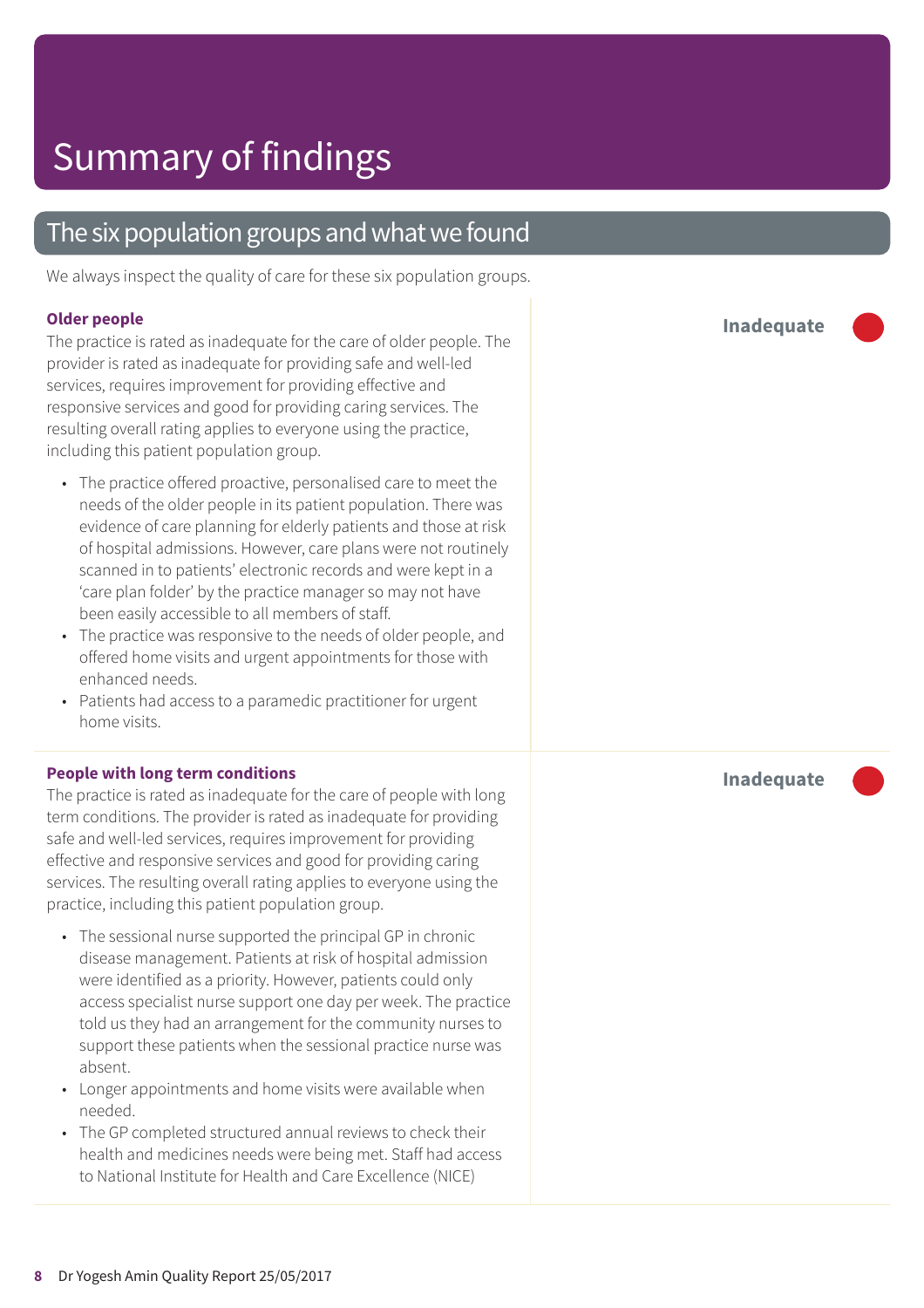guidelines. However, we found that there was an inconsistent use of this information. For example, not all patients with diabetes were receiving effective cholesterol management in line with national guidance.

- For those patients with the most complex needs, the GP worked with relevant health and care professionals to deliver a multidisciplinary package of care, including the community nurses who attended the practice regularly.
- Patients had access to a paramedic practitioner for urgent home visits.

#### **Families, children and young people**

The practice is rated as inadequate for the care of families, children and young people. The provider is rated as inadequate for providing safe and well-led services, requires improvement for providing effective and responsive services and good for providing caring services. The resulting overall rating applies to everyone using the practice, including this patient population group.

- Childhood immunisation rates for the vaccines given were better than national averages. For example, there were four areas where childhood immunisations were measured; each had a target of 90%. The practice was above the target in all four areas.
- Patients told us that children and young people were treated in an age-appropriate way and were recognised as individuals.
- The practice's uptake for the cervical screening programme was 76%, which was below the CCG and national average of 82%. Staff told us they would contact patients who did not attend for their cervical screening test.
- Appointments were available outside of school hours and the premises were suitable for children. However, there were no baby changes facilities available.
- We saw positive examples of joint working with midwives, health visitors and school nurses. We spoke with a community midwife who told us patients and community staff were well supported by the practice and that communication between them was very good.

#### **Working age people (including those recently retired and students)**

The practice is rated as inadequate for the care of working age people (including those recently retired and students). The provider is rated as inadequate for providing safe and well-led services,

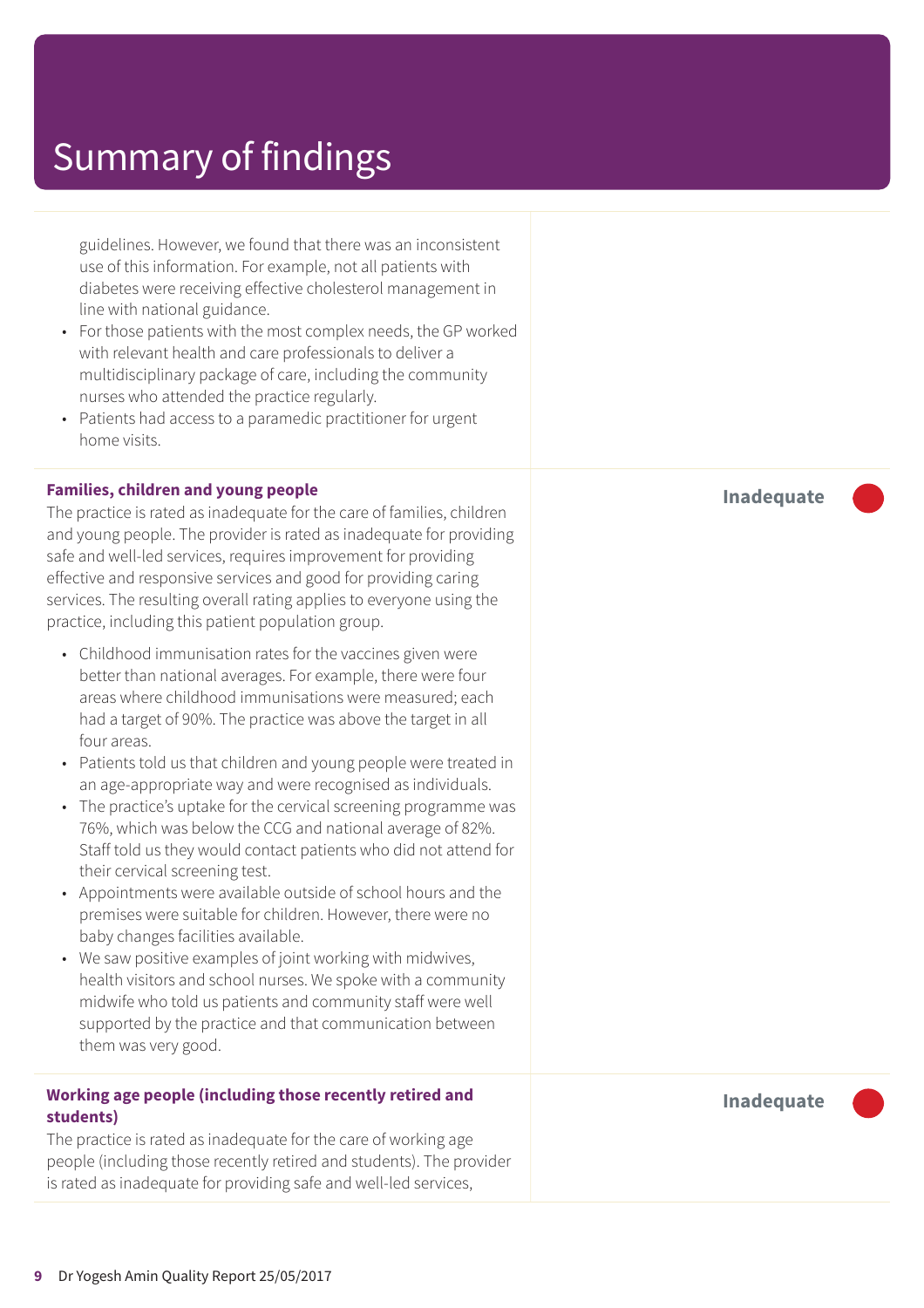requires improvement for providing effective and responsive services and good for providing caring services. The resulting overall rating applies to everyone using the practice, including this patient population group.

- The needs of the working age patient population, those recently retired and students had been identified and the practice had adjusted the services it offered to help ensure these were accessible, flexible and offered continuity of care.
- Patients from this group could access appointments from 8am to 8pm from the Hub at the Queen Victoria Hospital, Folkestone, Kent.
- Information about services was available at the practice and online at the NHS choices website. However, the practice had not implemented plans discussed at the March 2016 inspection to introduce online access for patients to order repeat prescriptions and book appointments.
- The practice had not developed a website.

#### **People whose circumstances may make them vulnerable**

The practice is rated as inadequate for the care of patients whose circumstances may make them vulnerable. The provider is rated as inadequate for providing safe and well-led services, requires improvement for providing effective and responsive services and good for providing caring services. The resulting overall rating applies to everyone using the practice, including this patient population group.

- The practice offered longer appointments for patients with a learning disability.
- The practice regularly worked with multi-disciplinary teams in the case management of vulnerable people.
- The practice informed vulnerable patients about how to access various support groups and voluntary organisations.
- Staff knew how to recognise signs of abuse in vulnerable adults and children. Staff were aware of their responsibilities regarding information sharing, documentation of safeguarding concerns and how to contact relevant agencies in normal working hours and out of hours.

#### **People experiencing poor mental health (including people with dementia)**

The practice is rated as inadequate for the care of patients experiencing poor mental health (including patients with dementia). The provider is rated as inadequate for providing safe and well-led

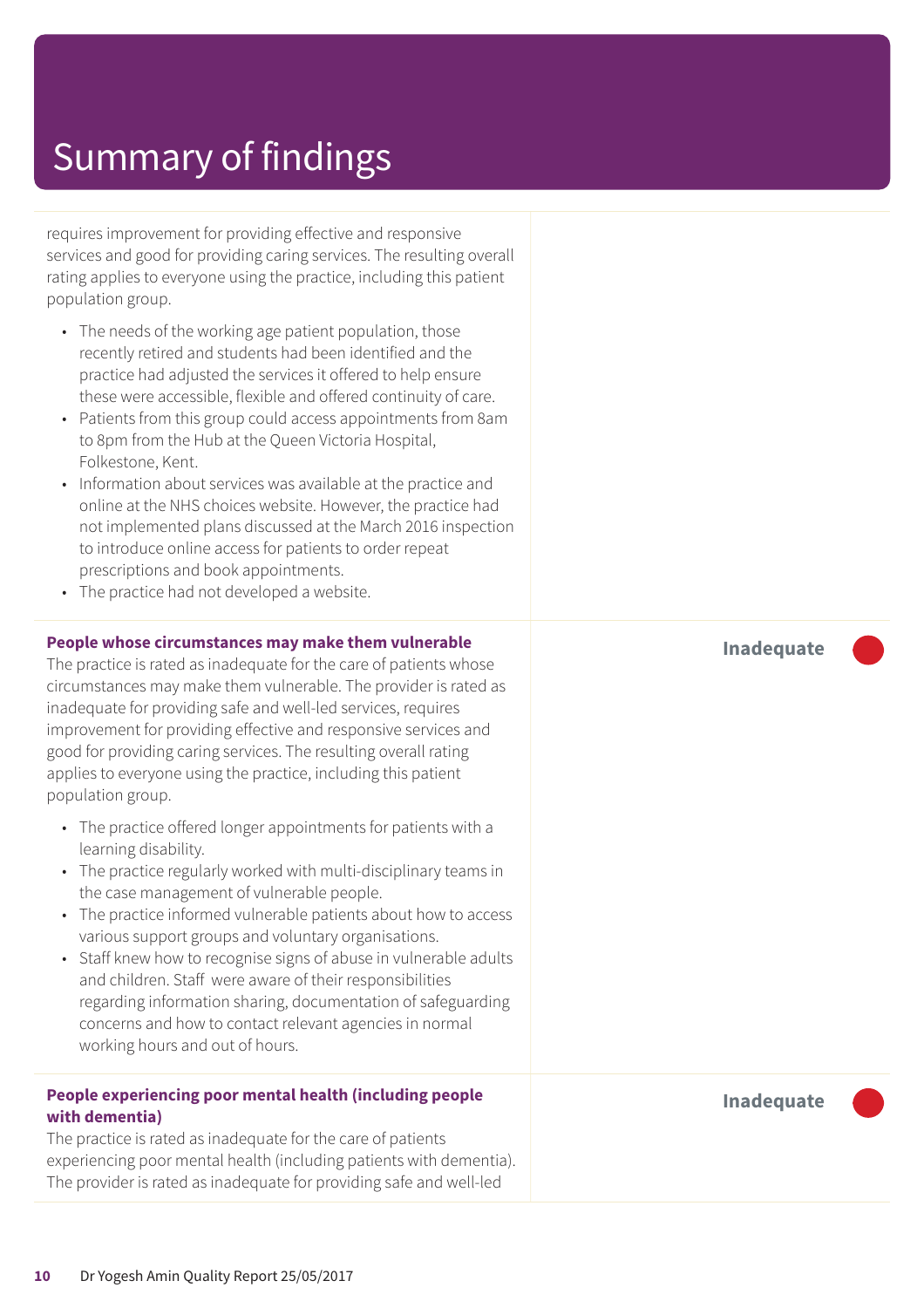services, requires improvement for providing effective and responsive services and good for providing caring services. The resulting overall rating applies to everyone using the practice, including this patient population group.

- The practice regularly worked with multi-disciplinary teams in the case management of people experiencing poor mental health, including those with dementia.
- The practice carried out advance care planning for patients with dementia.
- The practice had told patients experiencing poor mental health about how to access various support groups and voluntary organisations.
- Staff had a good understanding of how to support patients with mental health needs and dementia.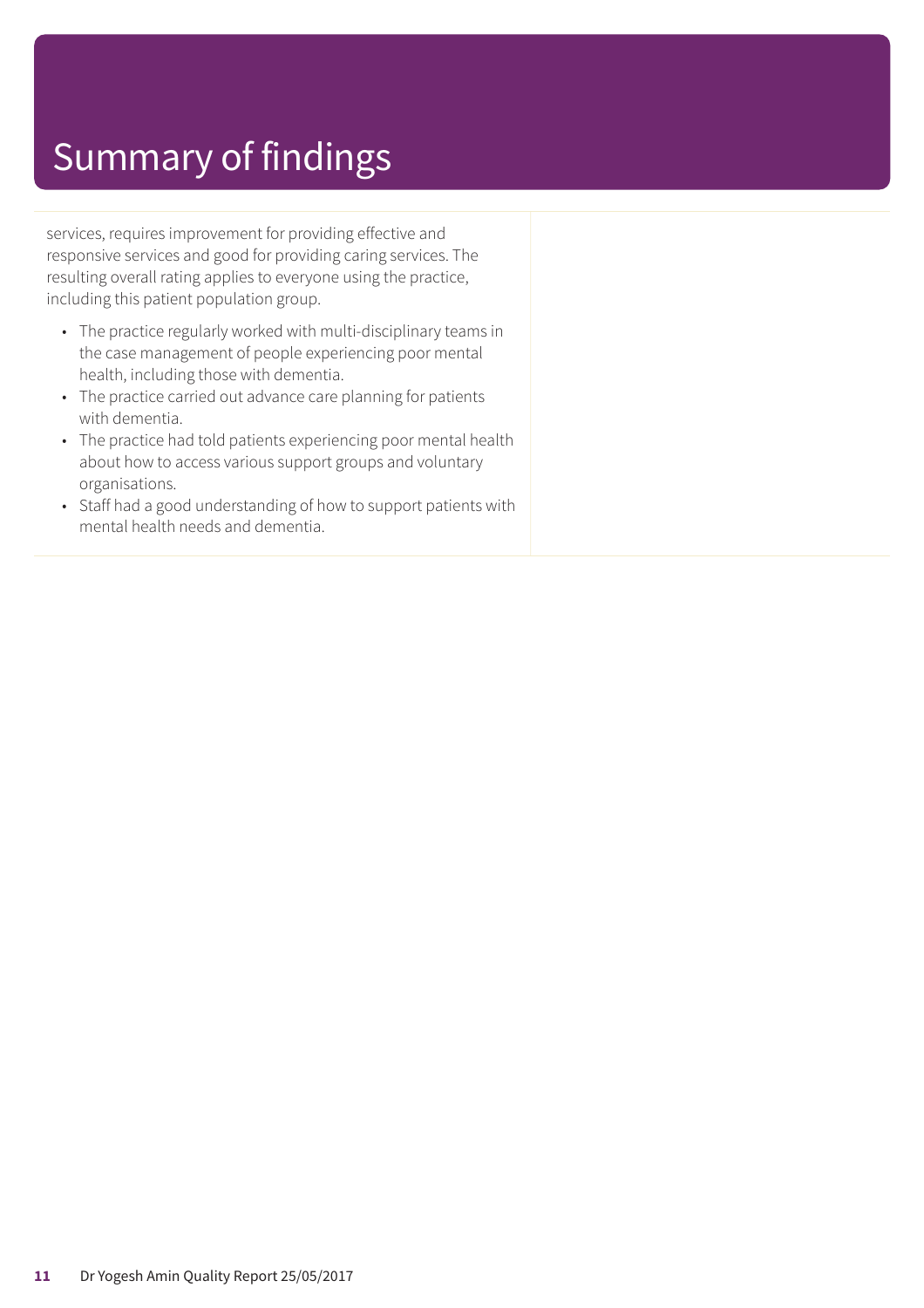### What people who use the service say

The national GP patient survey results were published in July 2016. The results showed the practice was performing consistently better than local and national averages. Two hundred and forty survey forms were distributed and 114 were returned. This represented 5% of the practice's patient list.

- 98% of respondents found it easy to get through to this practice by telephone compared to the clinical commissioning group (CCG) average of 71% national average of 73%.
- 93% of respondents were able to get an appointment to see or speak with someone the last time they tried compared to the CCG average of 80% and the national average of 76%.
- 100% of respondents described the overall experience of this GP practice as good compared to the CCG average of 84% and the national average of 85%.

• 96% of respondents said they would recommend this GP practice to someone who has just moved to the local area compared to the CCG average of 78% and national average of 80%.

As part of our inspection we asked for CQC comment cards to be completed by patients prior to our inspection. We received 33 comment cards, all contained positive comments about the service provided at the practice. However, one also contained a negative comment about staff attitude. Patients commented positively about the supportive, efficient and caring attitude provided by all members of staff. Always being able to get an appointment quickly with a GP that listened was a common theme.

We spoke with two patients who told us their dignity, privacy and preferences were always considered and respected. They also told us that the principal GP had always provided care and support for them and their families, both as patients and carers, during difficult times when they needed help.

### Areas forimprovement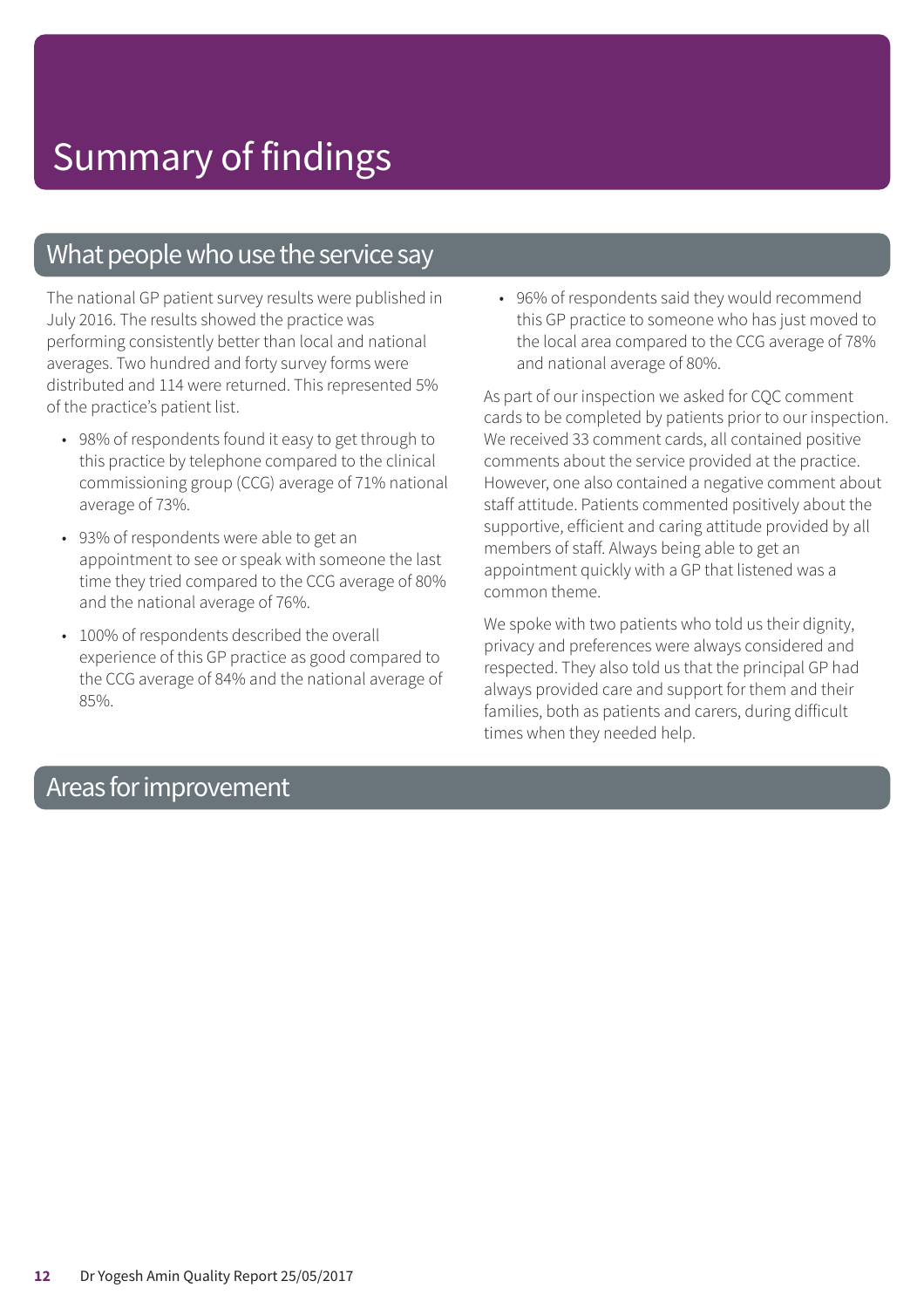

# Dr Yogesh Amin **Detailed findings**

### Our inspection team

#### **Our inspection team was led by:**

Our inspection team was led by a CQC Lead Inspector**.** The team included a GP specialist adviser and a practice manager specialist adviser.

### Background to Dr Yogesh Amin

Dr Yogesh Amin (also known as Central Road Surgery) is a single handed General Practitioner (GP) who delivers services from a converted house to patients in the local area in Folkestone, Kent. There are approximately 2,500 patients on the practice list. There is on-site parking and patient areas are accessible to patients with mobility issues, as well as parents with children and babies. The practice is located near bus-stops and the railway station. The practice patient population age is close to national averages but the surrounding area has a higher than average amount of people living in deprived circumstances.

The practice holds a General Medical Service contract and consists of one GP (male) and two regular locum GPs (one female and one male). There is a sessional practice nurse (female) who provides one day per week. The GPs and nurse are supported by a practice manager as well as administration and reception staff. A wide range of services are offered by the practice including diabetes clinics and child immunisations.

Alongside several other local GPs in the South Kent Coast Clinical Commissioning Group (CCG) patients from the

practice can also access services between 8am to 8pm at the Queen Victoria Hospital Hub in Folkestone, Kent and an urgent home visit service by a paramedic practitioner via funding from the Prime Minister's Challenge Fund.

Out of hour's services are provided by Intermediate Care 24 (IC24). Details of how to access this service are available at the practice.

Services are delivered from:

Central Surgery, 86 Cheriton Road, Folkestone, Kent, CT20 2QH.

### Why we carried out this inspection

We undertook an announced comprehensive inspection of Dr Yogesh Amin on 17 March 2016 under Section 60 of the Health and Social Care Act 2008 as part of our regulatory functions. The practice was rated as requires improvement for providing safe, effective and well led services.

We undertook an announced comprehensive follow up inspection on 08 February 2017 to check that action had been taken to comply with legal requirements. The full comprehensive report on the March 2016 inspection can be found by selecting the 'all reports' link for Dr Yogesh Amin on our website at www.cqc.org.uk.

### How we carried out this inspection

Before visiting, we reviewed a range of information we hold about the practice and asked other organisations to share what they knew. We carried out an announced visit on 8 February 2017.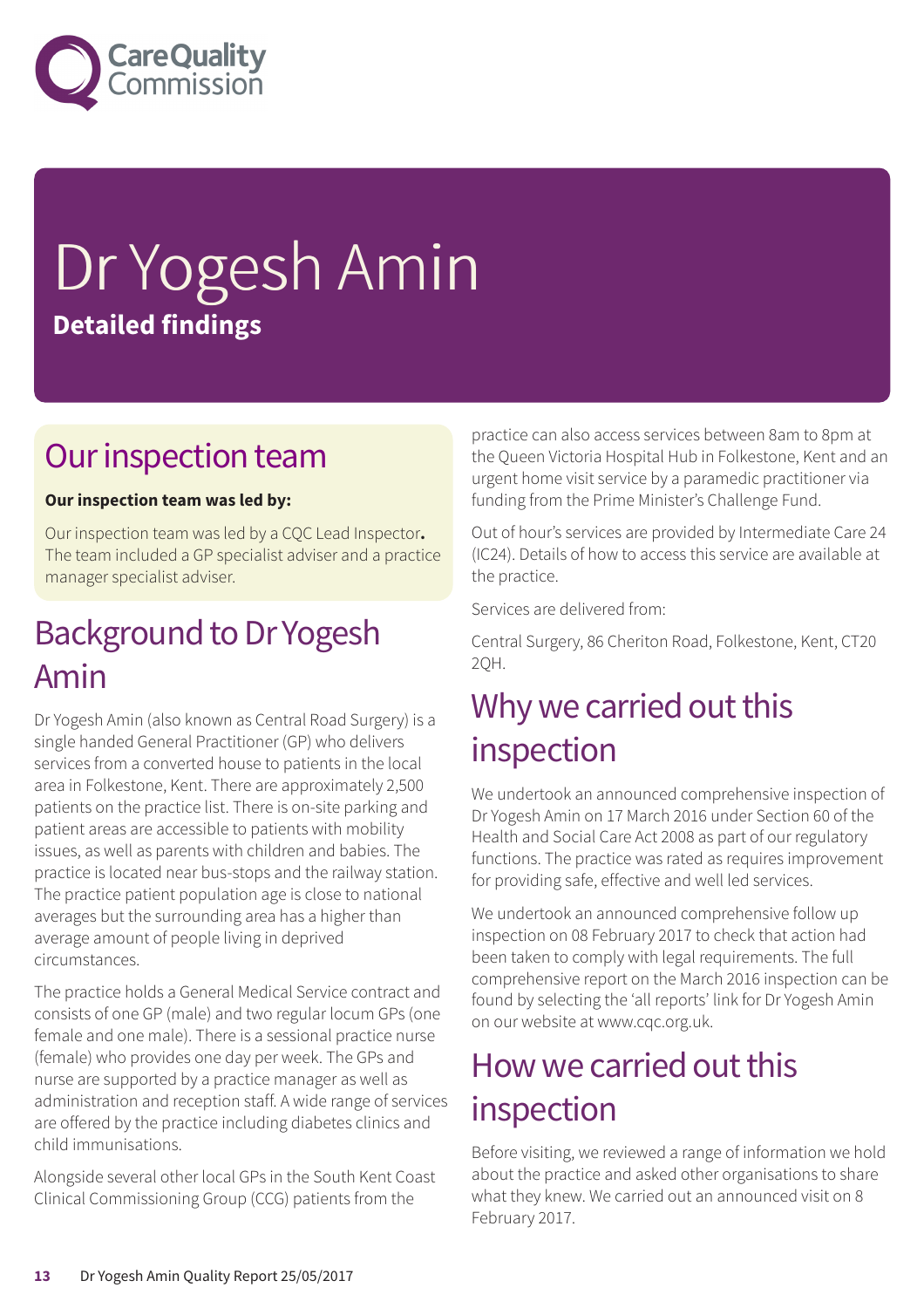# Detailed findings

During our visit we:

- Spoke with a range of clinical staff including the principal GP, the practice nurse, the practice manager, two receptionists, a community mid-wife and patients who used the service.
- Observed how reception staff talked with patients, carers and family members.
- Reviewed an anonymised sample of the personal care or treatment records of patients.
- Reviewed comment cards where patients and members of the public shared their views and experiences of the service.'

To get to the heart of patients' experiences of care and treatment, we always ask the following five questions:

- $\cdot$  Is it safe?
- Is it effective?
- Is it caring?
- Is it responsive to people's needs?

• Is it well-led?

We also looked at how well services were provided for specific groups of people and what good care looked like for them. The population groups are:

- Older people
- People with long-term conditions
- Families, children and young people
- Working age people (including those recently retired and students)
- People whose circumstances may make them vulnerable
- People experiencing poor mental health (including people with dementia).

Please note that when referring to information throughout this report, for example any reference to the Quality and Outcomes Framework data, this relates to the most recent information available to the CQC at that time.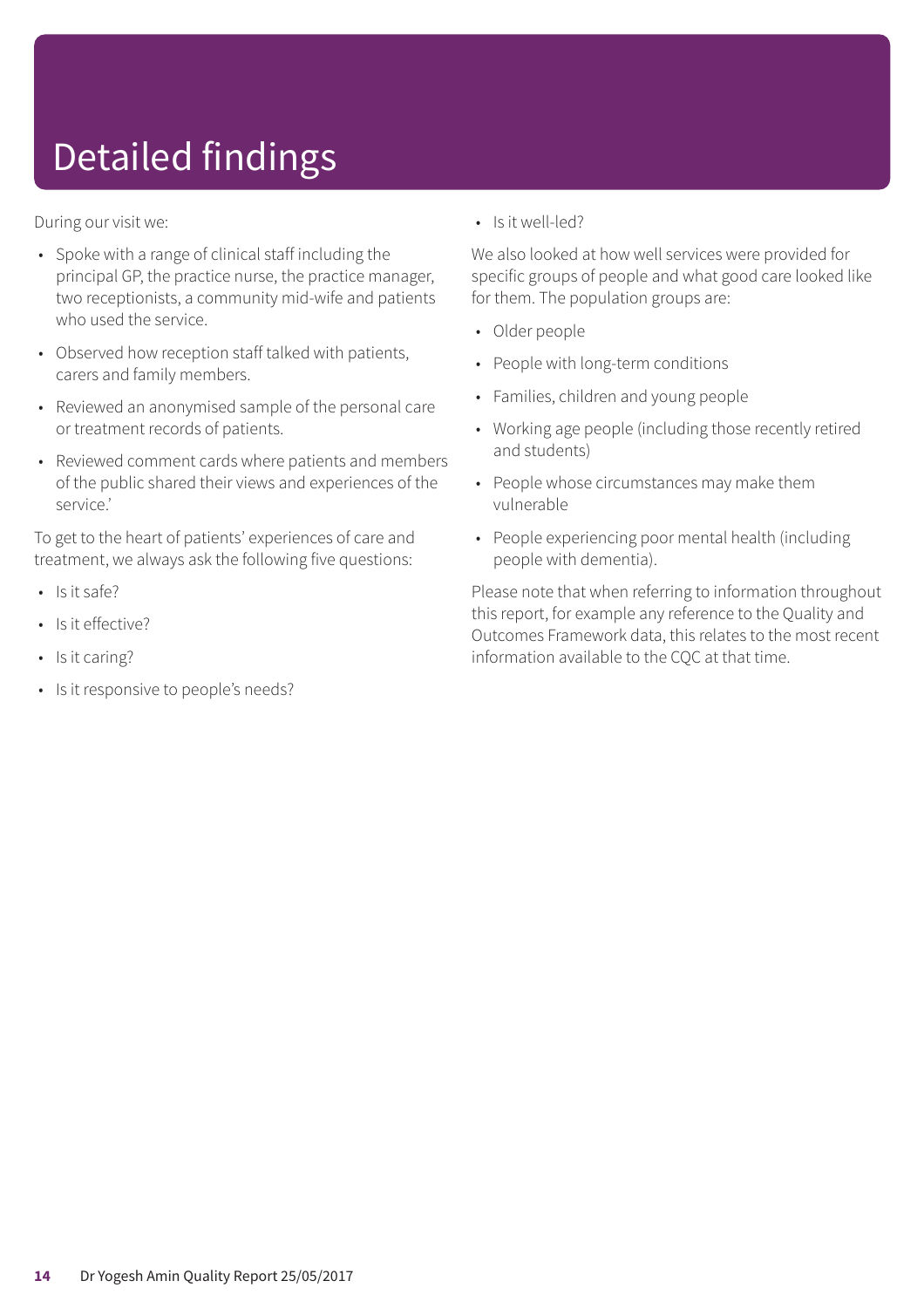## Are services safe?

## **Our findings**

At our previous inspection on 17 March 2016, we rated the practice as requires improvement for providing safe services.

- Safety incidents, reviews and lessons learned were not communicated widely enough in the practice to support improvement.
- Although risks to patients who used services were assessed, the systems and processes to address these risks were not implemented well enough to help ensure patients were kept safe.
- The practice could not demonstrate they were able to respond to a medical emergency, in line with national guidance, before the arrival of an ambulance.
- Staff who acted as chaperones had not received Disclosure and Barring Service checks nor had there been a risk assessment to demonstrate they were safe to carry out this role. (DBS
- The practice was unable to demonstrate that they were always following national guidance on infection prevention and control.
- The practice was unable to demonstrate that clinical equipment was regularly calibrated.

The inspection carried out on 08 February 2017 found that the practice had responded to some of the concerns raised at the March 2016 inspection and had implemented some of their action plan in order to comply with the requirement notices issued. However, we found some actions had not been completed effectively. We also found other breaches of the Health and Social Care Act 2008 (Regulated Activities) Regulations 2014. The provider is now rated inadequate for providing safe care.

#### **Safe track record and learning**

The system for reporting and recording significant events had not improved since our inspection in March 2016 and remained ineffective.

• Staff told us they would inform the practice manager of any incidents. The practice had a significant events reporting form and significant event analysis form which gave examples of what might be considered a significant event. However, not all staff we spoke with

were aware of this documentation or what constituted a significant event. Staff had resolved incidents themselves, without reporting them. For example, staff told us that on a number of occasions unsigned prescriptions had been returned to the practice from a local pharmacy. Staff said the unsigned prescriptions were taken to the relevant GPs and signed before being returned to the pharmacy. However, the practice was unable to demonstrate that investigations were undertaken to help identify how these errors had occurred and reduce the risk of the happening again.

- We reviewed safety records and incident reports. The practice had recorded two significant events in the last twelve months and was unable to demonstrate that learning as a result of significant events took place.
- Records showed that significant events were not an agenda item at the 'ad hoc' staff meetings. The practice was unable to demonstrate that clinical meetings took place with sessional and locum clinical staff to discuss significant events, nor was the principal GP routinely discussing significant events with the practice's 'buddy' GP practice.

#### **Overview of safety systems and processes**

The practice's systems, processes and practices did not always keep patients safe:

• There were arrangements to safeguard children and vulnerable adults from abuse. These arrangements reflected relevant legislation and local requirements. Policies were accessible to all staff. The policies clearly outlined who to contact for further guidance if staff had concerns about a patient's welfare. The principal GP was the lead member of staff for safeguarding. Staff told us that they had not had to report any safeguarding concerns and did not have any children on the safeguarding register at the time of the inspection. However, when we reviewed a sample of patient notes we found evidence that safeguarding concerns had been recorded in one patient's notes and acted upon. However, this had not been noted on the practice's safeguarding register. Staff demonstrated they understood their responsibilities and all had received training on safeguarding children and vulnerable adults relevant to their role. The principal GP was trained to child protection or child safeguarding level three. However, there were no safeguarding training certificates in the locum GP personnel files.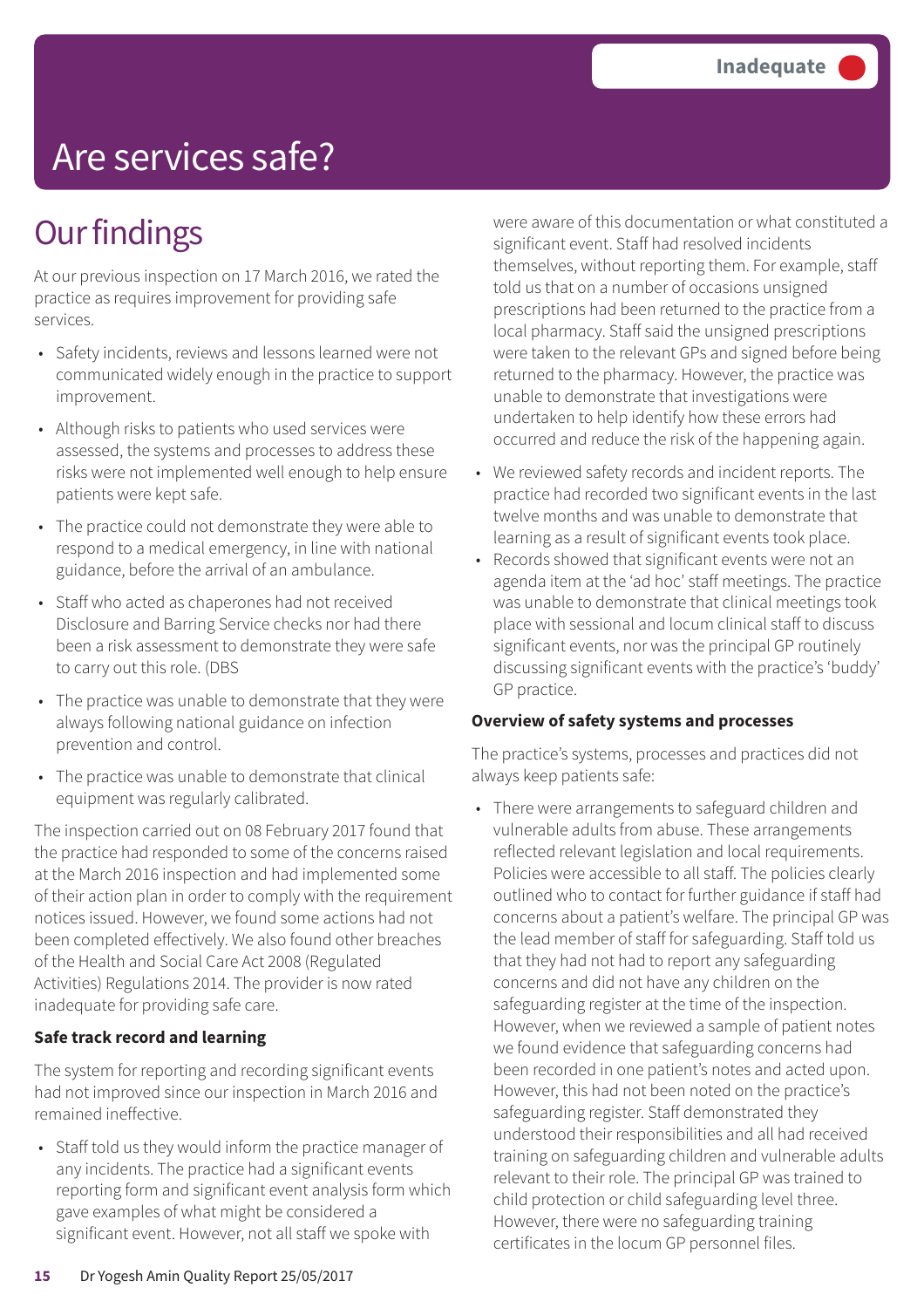## Are services safe?

- Notices in the waiting room and treatment rooms advised patients that chaperones were available if required. All staff who acted as chaperones were trained for the role and had received a Disclosure and Barring Service (DBS) check. (DBS checks identify whether a person has a criminal record or is on an official list of people barred from working in roles where they may have contact with children or adults who may be vulnerable).
- We observed the premises to be clean and all areas accessible to patients were tidy. The principal GP was the infection control clinical lead. The GP had not undertaken suitable training to support this role nor was the practice able to demonstrate that they liaised with the local infection prevention teams to help keep up to date with best practice. There was an infection control protocol and staff had received up to date training. The practice had undertaken an infection prevention and control audit on 27 January 2017. However, the audit had failed to note that the examination fabric on the couch in the treatment room was not intact.
- The arrangements for managing medicines, including emergency medicines and vaccines, in the practice did not always keep patients safe (including obtaining, prescribing, recording, handling, storing, security and disposal). There were processes for handling repeat prescriptions which included the review of high risk medicines. The practice carried out regular medicines audits, with the support of the local clinical commissioning group (CCG) pharmacy teams, to help ensure prescribing was in line with best practice guidelines for safe prescribing. However, blank prescription forms and pads were not securely stored and the practice was unable to demonstrate that there were systems to monitor their use. The sessional nurse had qualified as an Independent Prescriber and could therefore prescribe medicines for specific clinical conditions. Patient Group Directions had been adopted by the practice to allow the nurse to administer medicines in line with legislation.
- We asked the practice how they had responded to 10 alerts issued by the Medicines and Healthcare products Regulatory Agency (MHRA) in 2015/16. Staff told us that the principal GP had reviewed email alerts received from the MHRA and decided no action was necessary as they did not affect any patients at the practice. However, the practice was unable to provide records to confirm this.

• We reviewed five personnel files and found that most staff had had the

#### **Monitoring risks to patients**

The procedures for assessing, monitoring and managing risks patients, staff and visitors had not improved sufficiently and were not always implemented effectively.

- There was a health and safety policy available with a poster in the reception office which identified local health and safety representatives.
- The practice had up to date fire risk assessments and carried out regular fire drills.
- All electrical equipment was checked to help ensure the equipment was safe to use and clinical equipment was checked to help ensure it was working properly. However, the practice was unable to demonstrate that an electrical premises check had been undertaken and we noted the practice used electrical extension leads in many areas of the practice.
- The practice was unable to demonstrate they had a system for the management of legionella (legionella is a term for a particular bacterium which can contaminate water systems in buildings). The practice had not carried out a legionella risk assessment and was unable to demonstrate they were monitoring and recording water temperatures from hot or cold outlets or that water samples had been sent for legionella testing. However, records showed that a legionella risk assessment was due to be carried out on 9 February 2017 by an external company.
- Staff told us there were usually enough staff to maintain the smooth running of the practice and that there were always enough staff on duty to keep patients safe. There was a sessional nurse who provided care one day per week. Staff told us that local community nurses provided cover when the sessional nurse took leave. Two regular locum GPs covered the principal GPs absence.

#### **Arrangements to deal with emergencies and major incidents**

The practice had made some improvements to the arrangements to respond to emergencies and major incidents.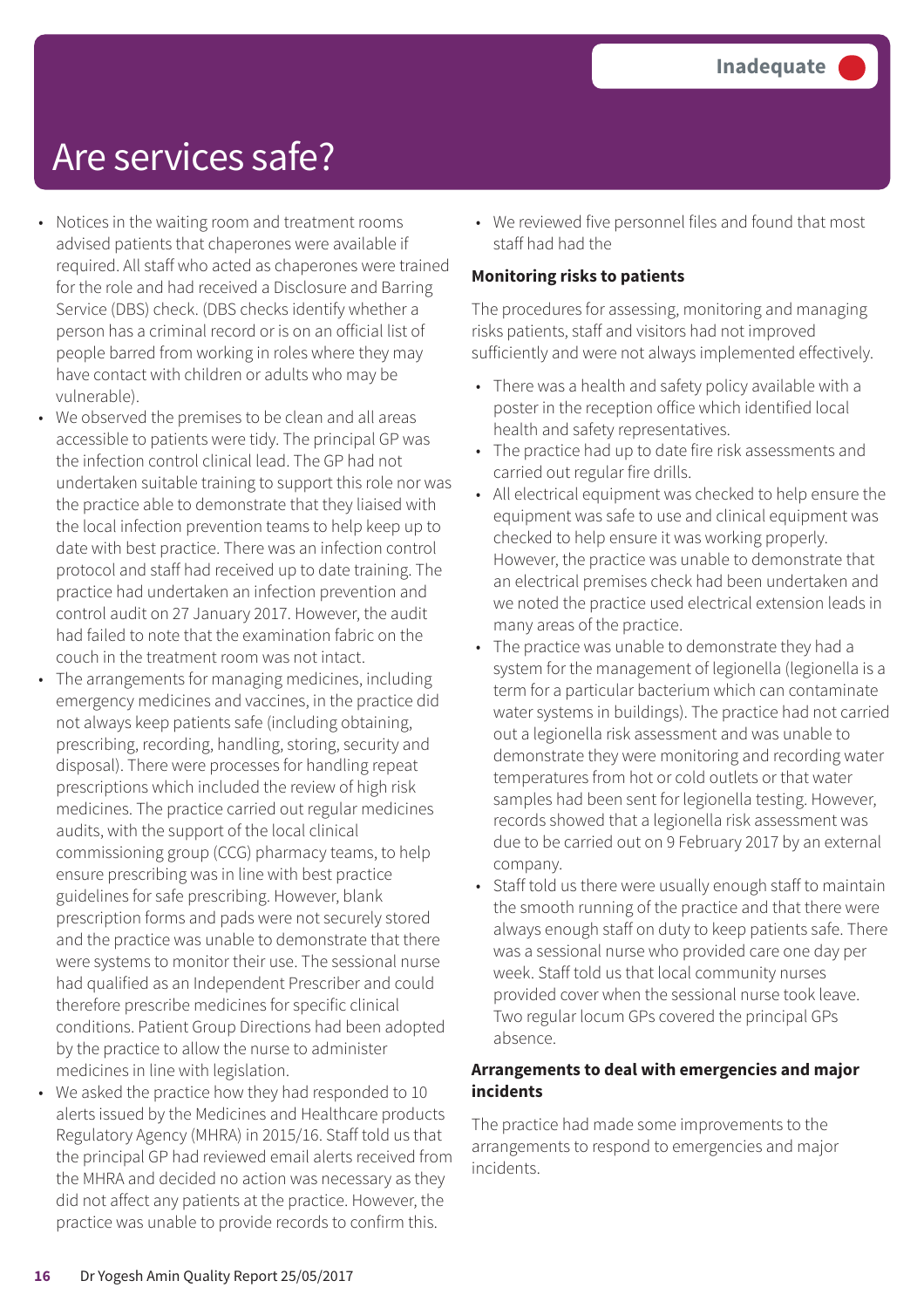## Are services safe?

- Staff received annual basic life support training. However, the practice was unable to demonstrate that locum GPs had received this training. There were emergency medicines available in the treatment room.
- The practice had a defibrillator available on the premises and oxygen with adult and children's masks.
- Emergency medicines were easily accessible to staff in a secure area of the practice and all staff knew of their location. All the medicines we checked were in date and stored securely. However, the practice did not keep all emergency medicines, detailed in national guidance, necessary to be able to respond adequately to any

medical emergency. For example, an antibiotic used for bacterial meningitis, medicine used for cardiac chest pain or a medicine used to treat patients with low blood sugar levels. Nor was there a risk assessment as to why these medicines were not deemed necessary. The practice sent us evidence after the inspection to show that these medicines were now available.

• The practice had a comprehensive business continuity plan for major incidents such as power failure or building damage. The plan included emergency contact numbers for staff.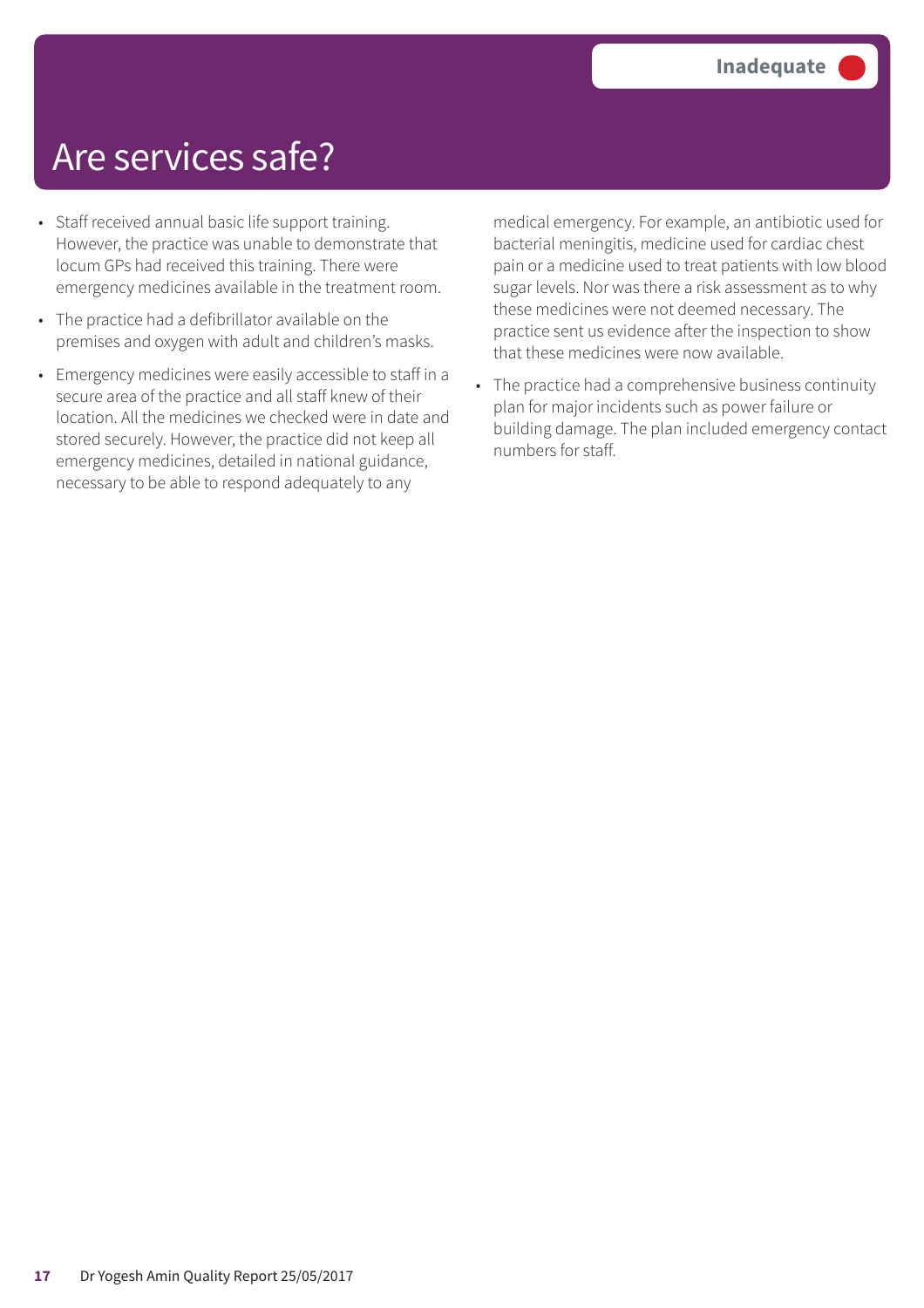## Are services effective?

(for example, treatment is effective)

## **Our findings**

At our previous inspection on 17 March 2016, we rated the practice as requires improvement for providing effective services.

- There was evidence of audit activity, but there was not an overarching audit plan or systematic approach to demonstrate quality improvement.
- The practice used the information collected for the Quality and Outcomes Framework (QOF) and performance against national screening programmes to monitor outcomes for patients. (QOF is a system intended to improve the quality of general practice and reward good practice). The most recent published results were 84% of the total number of points available (which was 11% lower than local and national averages).
- Records showed that some staff training was absent or out of date. For example, fire safety training was last completed by some staff in 2013 and not all staff had completed safeguarding training.
- The practice occasionally employed GP locums but was unable to demonstrate how they were inducted into local policies and processes.

The inspection carried out on 08 February 2017 found that the practice had responded to some the concerns raised at the March 2016 inspection and had implemented some of their action plan in order to comply with the requirement notices issued. However, we found some actions had not been completed effectively. We also found other breaches of the Health and Social Care Act 2008 (Regulated Activities) Regulations 2014. The overall rating for the practice remains requires improvement.

#### **Effective needs assessment**

The practice assessed needs and delivered care in line with relevant and current evidence based guidance and standards, including National Institute for Health and Care Excellence (NICE) best practice guidelines.

• Staff had access to guidelines from NICE. However, we found that there was an inconsistent use of this information. For example, not all patients with diabetes were receiving effective cholesterol management in line with national guidance.

#### **Management, monitoring and improving outcomes for people**

The practice used the information collected for the Quality and Outcomes Framework (QOF) and performance against national screening programmes to monitor outcomes for patients. The practice had made improvements since our inspection in March 2016 and the most recent published QOF results showed a 12% increase to 96% of the total number of points available.

There was an overall exception rate of 10%, which was the same as clinical commissioning group (CCG) and national average (Exception reporting is the removal of patients from QOF calculations where, for example, the patients are unable to attend a review meeting or certain medicines cannot be prescribed because of side effects).

Data from 2015/ 16 showed:

- Performance for diabetes related indicators was comparable to the national average. For example, 91% of patients on the diabetes register had a record of a foot examination and risk classification within the preceding 12 months which was similar to the CCG and national average of 89% (exception reporting 0%). Eighty percent of patients with diabetes, on the register, whose last measured total cholesterol (measured within the preceding 12 months) is 5 mmol/l or which was the same as the national average (exception reporting 25%).
- Performance for mental health related indicators was comparable to the national average. For example, 100% of patients with schizophrenia, bipolar affective disorder and other psychoses had comprehensive, agreed care plan documented in the record, in the preceding 12 months compared to the CCG average of 84% and the national average of 89% (exception reporting 0%).

Data from electronic Prescribing Analysis and Costs (ePACT is a system which allows authorised users at Primary Care Organisations, Area Teams, Trusts and national users to electronically access prescription data) showed that the practice was prescribing a certain type of antibiotics more often than local or national averages: Practice 9%, CCG 6% and national 5%.

There was limited evidence that the practice had made improvements to quality that was driven by clinical audit activity.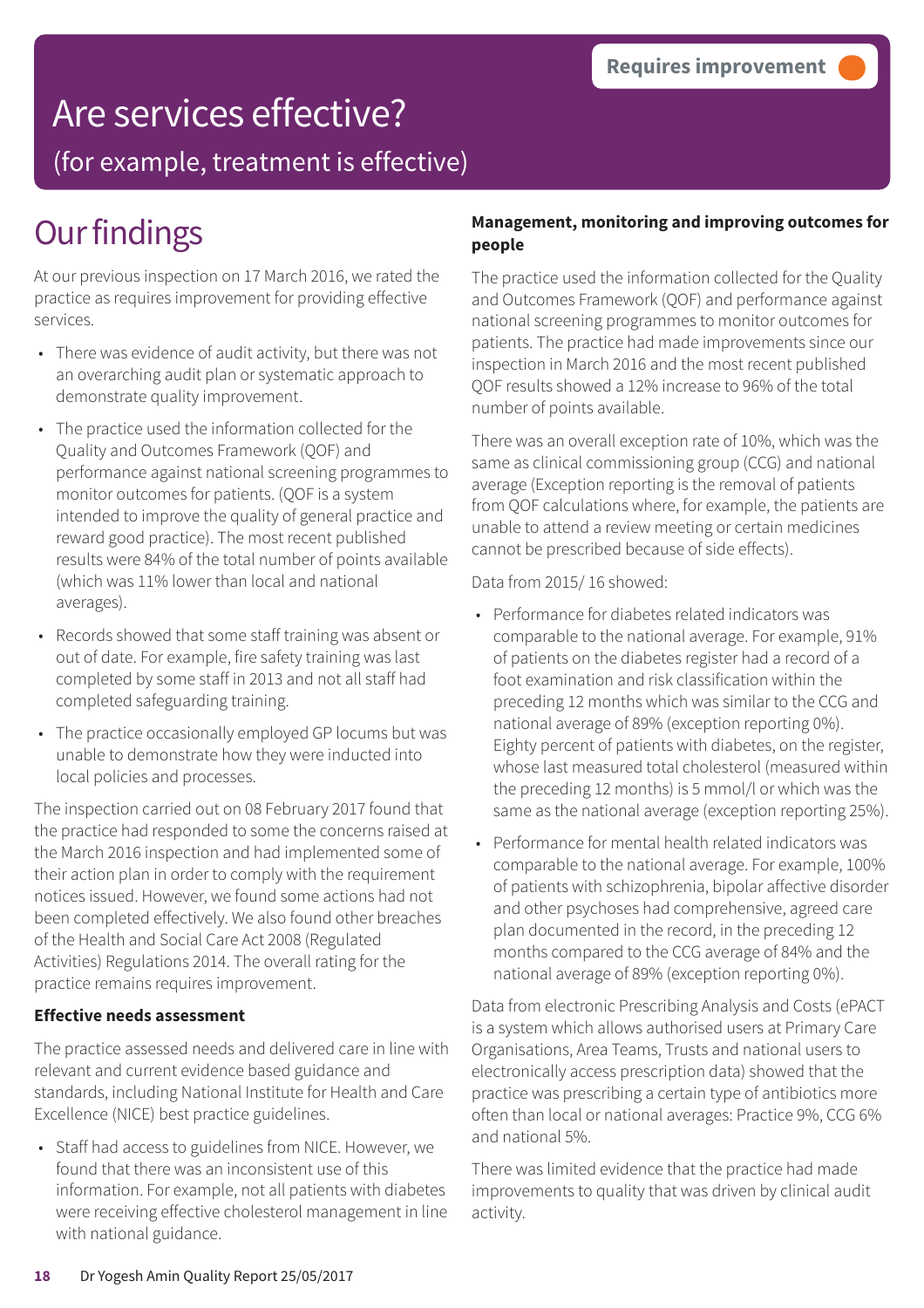### Are services effective? (for example, treatment is effective)

- There had been two case studies and two clinical audits completed in the last two years; one for dementia referrals to the local memory clinic and one reviewing referral times to secondary care. The dementia audit was one cycle and the referral time audit was two cycles. However, neither audit required the practice to make any significant improvements to patient care nor was any action taken. For example, one clinical audit looked at the referral of patients with suspected dementia to the local memory clinic. The practice had analysed the results and developed an action plan to address its findings. However, action from the audit only required the practice continue to provide screening for patients at risk of developing dementia.
- The practice participated in national benchmarking.
- The practice told us they had plans to undertake further audits next year in areas such as prostate cancer.

#### **Effective staffing**

Staff had the skills, knowledge and experience to deliver effective care and treatment.

- Staff we spoke with told us they had received an informal induction that included shadowing opportunities and training in areas such as safeguarding, infection prevention and control, fire safety, health and safety and confidentiality. However, the practice was unable to demonstrate they had a formal process to support this.
- The practice could demonstrate how they ensured role-specific training and updating for relevant staff. For example, the sessional nurse had received training in areas such as ear irrigation and respiratory conditions.
- Staff administering vaccines and taking samples for the cervical screening programme had received specific training which had included an assessment of competence. Staff who administered vaccines could demonstrate how they stayed up to date with changes to the immunisation programmes. For example, by access to on line resources and discussion at practice meetings.
- Staff told us they had received appraisals undertaken by an external organisation in January 2017. However, there were no records to confirm this.

• The practice had improved staff training and records showed that all staff were now up to date with relevant training (with the exception of the practice lead for infection control). For example, safeguarding training and fire safety training and handwashing.

#### **Coordinating patient care and information sharing**

The information needed to plan and deliver care and treatment was available to relevant staff in a timely and accessible way through the practice's patient record system and their intranet system.

- This included care and risk assessments, care plans, medical records and investigation and test results. However, care plans were not routinely scanned in to patients' electronic records and were kept in a 'care plan folder' by the practice manager. Therefore, there was a risk that staff, especially locum staff may not have been aware that a separate care plan was in place.
- The practice shared relevant information with other services in a timely way. For example, when referring patients to other services.

Staff worked together and with other health and social care professionals to understand and meet the range and complexity of patients' needs and to assess and plan ongoing care and treatment. This included when patients moved between services, including when they were referred, or after they were discharged from hospital. Meetings took place with other health care professionals on a regular basis when care plans were routinely reviewed and updated for patients with complex needs. We spoke with one community mid-wife who told us they felt well supported by the practice and the good systems of communication between the services.

#### **Consent to care and treatment**

Staff sought patients' consent to care and treatment in line with legislation and guidance.

- Staff understood the relevant consent and decision-making requirements of legislation and guidance, including the Mental Capacity Act 2005.
- Where a patient's mental capacity to consent to care or treatment was unclear the GP or sessional practice nurse assessed the patient's capacity and, recorded the outcome of the assessment.

#### **Supporting patients to live healthier lives**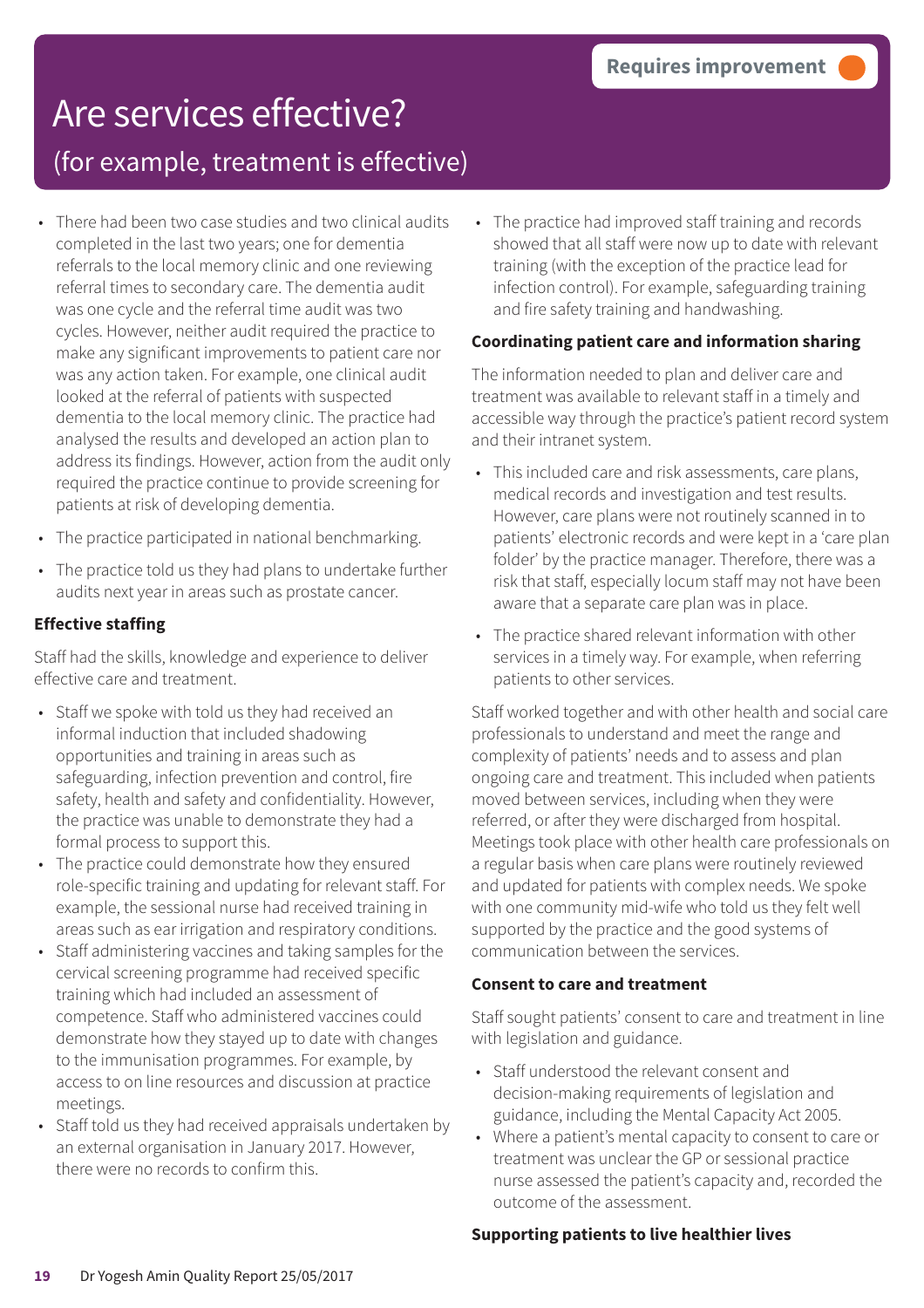## Are services effective? (for example, treatment is effective)

The practice identified patients who may be in need of extra support. For example:

• Patients receiving end of life care, carers, those at risk of developing a long-term condition and those requiring advice on their diet, smoking and alcohol cessation.

The practice's uptake for the cervical screening programme was 76%, which was below the CCG and national average of 82%. Staff told us they would contact patients who did not attend for their cervical screening test. A female sample taker was available. There were systems to help ensure results were received for all samples sent for the cervical screening programme and the practice followed up women who were referred as a result of abnormal results.

There were four areas where childhood immunisations were measured; each had a target of 90%. The practice was above the target in all four areas. These measures can be aggregated and scored out of 10. The practice scored 9.9 out of 10 which was better than the national average of 9.1.

The practice did not routinely offer patients access to appropriate health assessments and checks. For example, NHS health checks for patients aged 40–74. Staff told us these were undertaken opportunistically.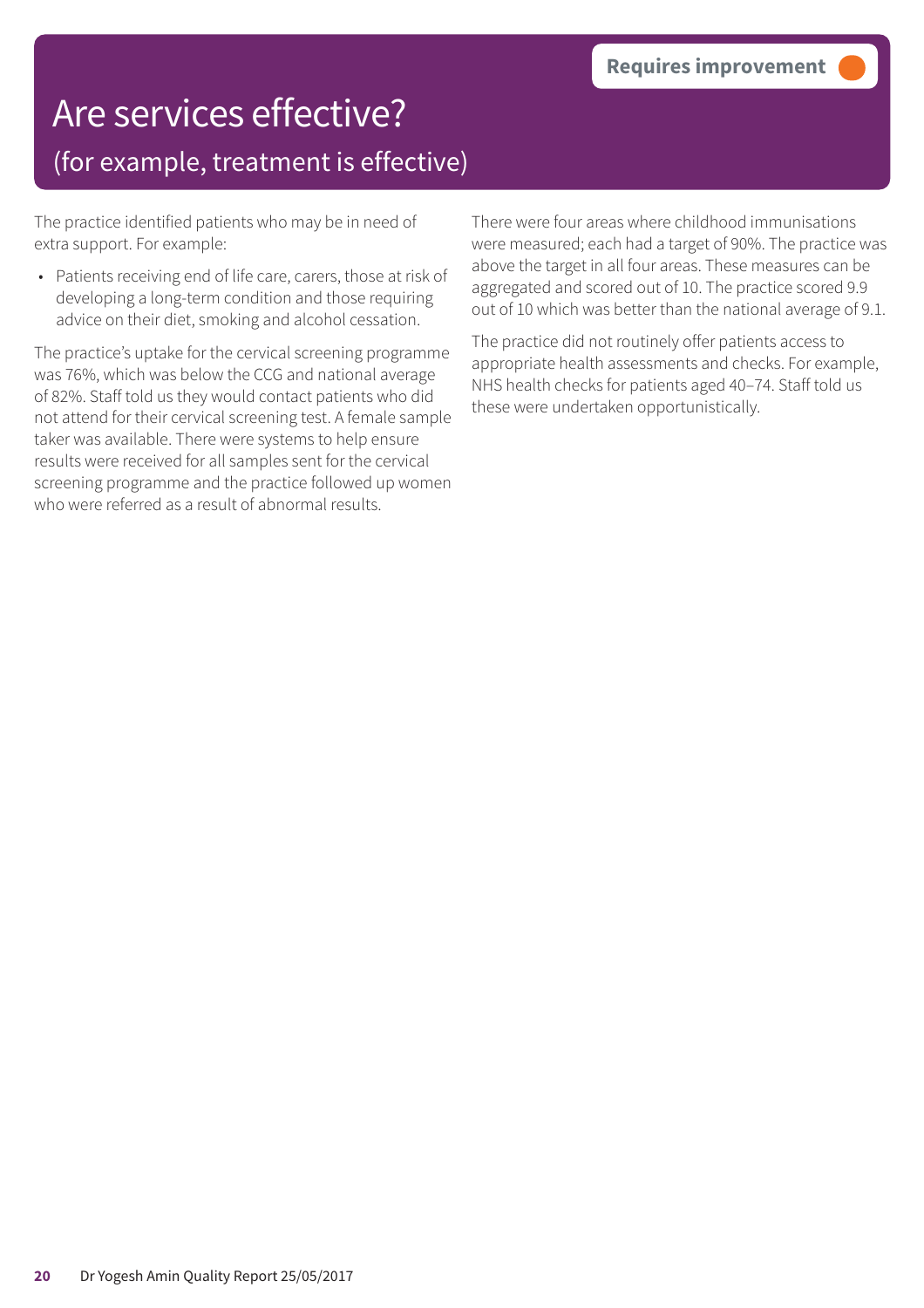# Are services caring?

## **Our findings**

At our previous inspection on 17 March 2016, we rated the practice as good for providing caring services.

• The practice had identified 21 patients who are also carers, which is 0.8% of the practice list. Written information was available to direct carers to the various avenues of support available to them.

When we undertook a follow up inspection on 8 February 2017 we found the practice was continuing to provide caring services. The practice is still rated as good for providing caring services.

#### **Kindness, dignity, respect and compassion**

We observed members of staff were courteous and very helpful to patients and treated them with dignity and respect.

- Curtains were provided in consulting rooms to help maintain patients' privacy and dignity during examinations, investigations and treatments.
- We noted that consultation and treatment room doors were closed during consultations; conversations taking place in these rooms could not be overheard.
- Conversations between receptionists and patients could be overheard in the patient waiting area, the receptionists were aware of patient confidentiality and we saw that they took account of this in their dealings with patients. There was a private area if patients wished to discuss sensitive issues or appeared distressed.

As part of our inspection we asked for CQC comment cards to be completed by patients prior to our inspection. We received 33 comment cards, all contained positive comments about the service provided at the practice. However, one also contained a negative comment about staff attitude. Patients commented positively about the supportive, efficient and caring attitude provided by all members of staff. Always being able to get an appointment quickly with a GP that listened was a common theme.

We spoke with two patients who told us their dignity, privacy and preferences were always considered and respected. They also told us that the principal GP had always provided care and support for them and their families, both as patients and carers, when they needed it. Results from the national GP patient survey showed patients felt they were treated with compassion, dignity and respect. The practice was consistently above average for its satisfaction scores on consultations with GPs and nurses. For example:

- 93% of respondents said the GP was good at listening to them compared to the clinical commissioning group (CCG) average of 85% and the national average of 89%.
- 100% of respondents said the GP gave them enough time compared to the CCG average of 84% and the national average of 87%.
- 100% of respondents said they had confidence and trust in the last GP they saw compared to the CCG average of 90% and the national average of 92%.
- 94% of respondents said the last GP they spoke with was good at treating them with care and concern compared to the CCG average of 81% and the national average of 85%.
- 93% of respondents said the last nurse they spoke with was good at treating them with care and concern compared to the CCG average of 92% and the national average of 91%.
- 95% of respondents said they found the receptionists at the practice helpful compared to the CCG average of 90% and the national average of 87%.

#### **Care planning and involvement in decisions about care and treatment**

Patients told us they felt involved in decision making about the care and treatment they received. They also told us they felt listened to and supported by staff and had sufficient time during consultations to make an informed decision about the choice of treatment available to them. Patient feedback from the comment cards we received was also positive and aligned with these views. We also saw that care plans were personalised.

Results from the national GP patient survey showed patients responded positively to questions about their involvement in planning and making decisions about their care and treatment. Results were consistently better than with local and national averages. For example:

• 98% of respondents said the last GP they saw was good at explaining tests and treatments compared to the CCG average of 82% and the national average of 86%.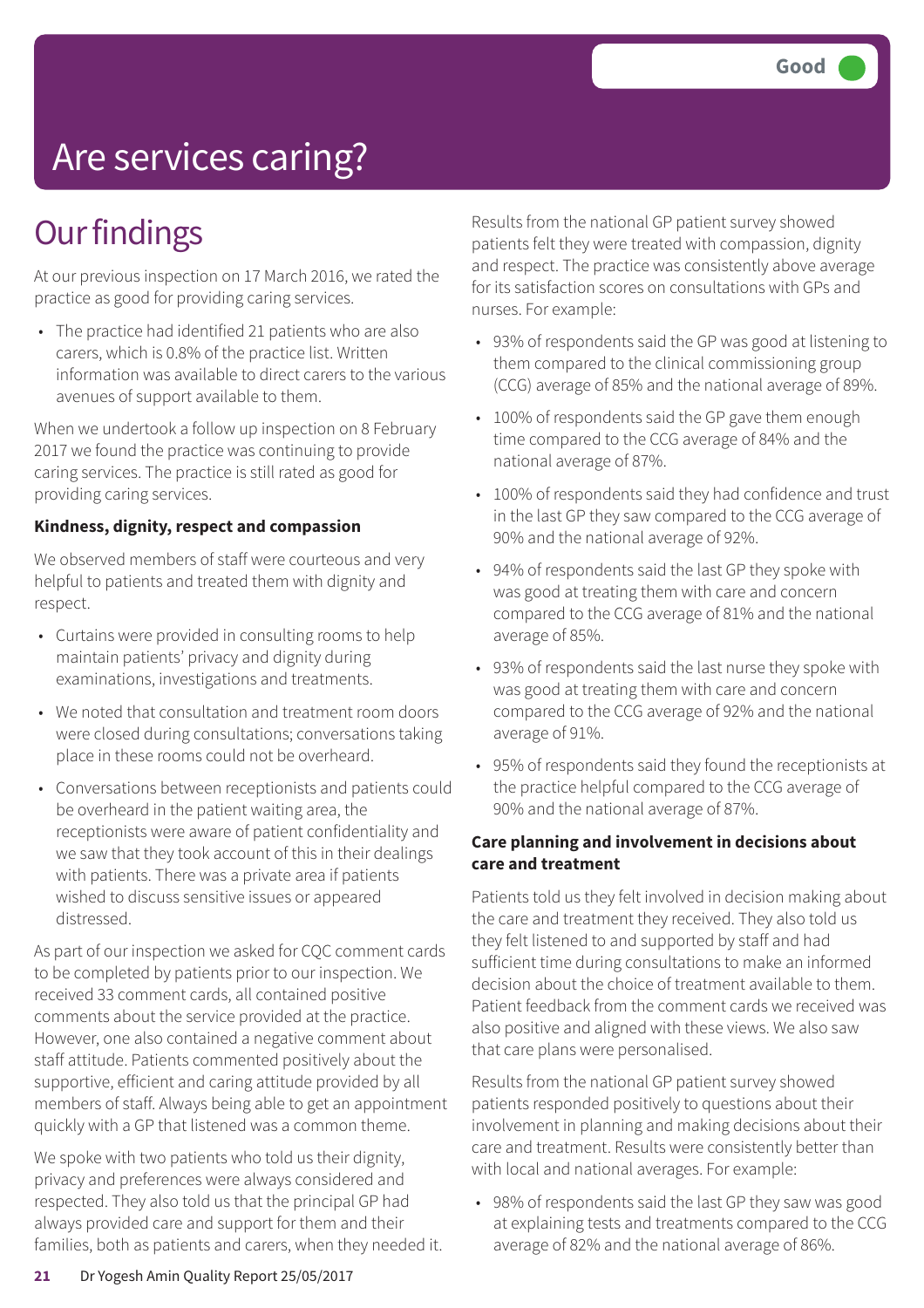## Are services caring?

- 90% of respondents said the last GP they saw was good at involving them in decisions about their care compared to the CCG average of 78% and the national average of 82%.
- 87% of respondents said the last nurse they saw was good at involving them in decisions about their care which was the same as the CCG average and similar to the national average of 85%.

The practice provided facilities to help patients be involved in decisions about their care:

- Staff told us that translation services were available for patients who did not have English as a first language. Some members of staff were bilingual.
- Information leaflets were available.

#### **Patient and carer support to cope emotionally with care and treatment**

Patient information leaflets and notices were available in the patient waiting area which told patients how to access a number of support groups and organisations. However, information about support groups was not available on line as the practice did not have a practice website.

The practice's computer system alerted GPs if a patient was also a carer. At the time of our inspection in March 2016 the practice had identified 21 patients on the practice list who were carers. The practice had improved this and had now identified a total of 31 (1% of the practice list). Written information was available to direct carers to the various avenues of support available to them.

Staff told us that if families had suffered bereavement, the principal GP contacted them or sent them a sympathy card. This call was either followed by a consultation at a flexible time and location to meet the family's needs and/or by giving them advice on how to find a support service.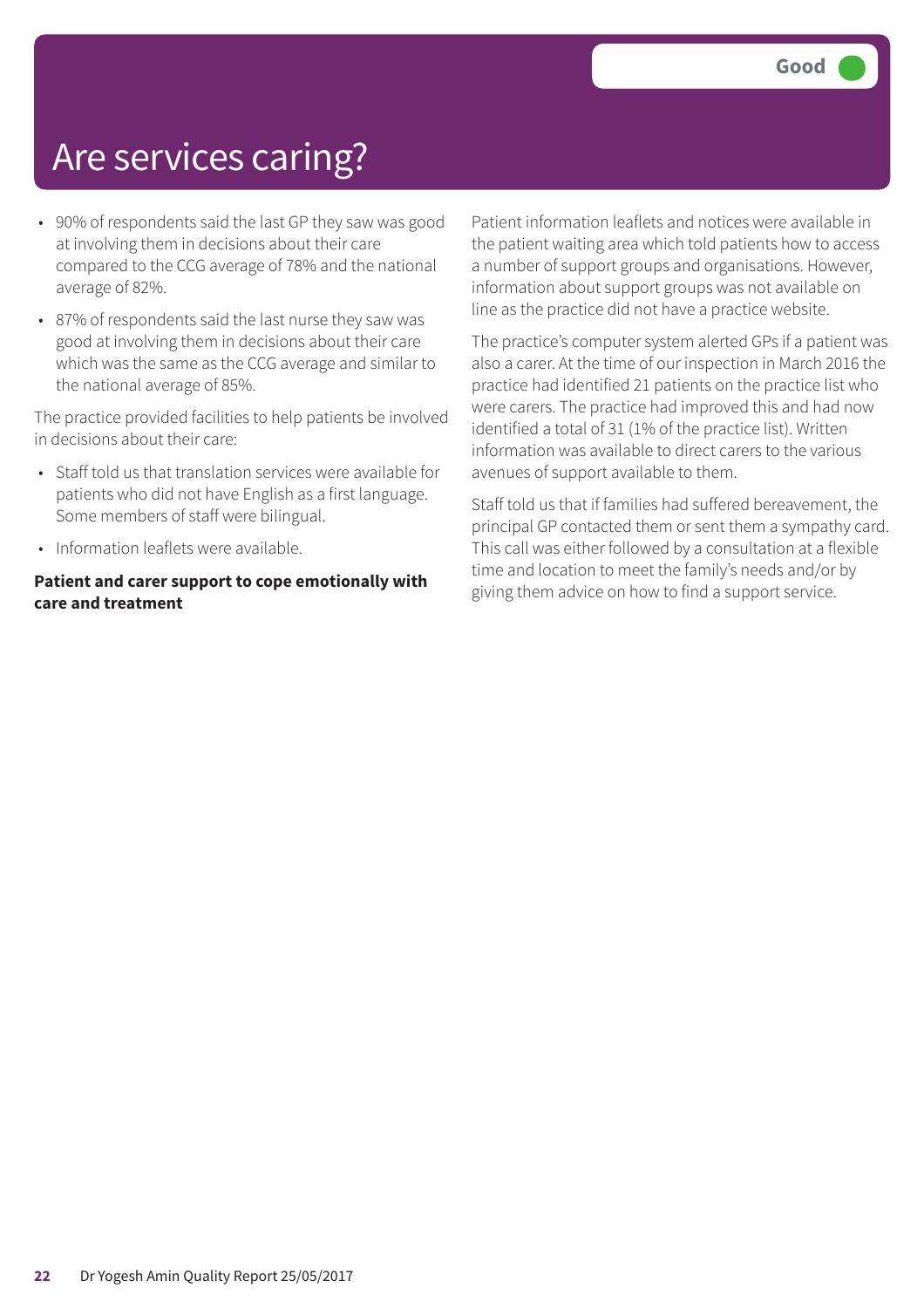# Are services responsive to people's needs?

(for example, to feedback?)

## **Our findings**

At our previous inspection on 17 March 2016, we rated the practice as good for providing responsive services.

- Information about services was available at the practice and online at the NHS choices website. There were plans to implement online access for patients to order prescriptions and book appointments.
- There was information available to help patients understand the complaints system. However, the complaints leaflet required updating. The practice was aware of this and had instigated a review process.
- Information was only available at the practice and on as the practice did not have online access for patients.

The inspection carried out on 08 February 2017 found that the practice had responded to some the recommendations raised at the March 2016 inspection. However, we found some recommendations and actions had not been completed. The overall rating for the practice is now requires improvement.

#### **Responding to and meeting people's needs**

Staff told us the practice was not currently working on any projects with NHS England Area Team or the clinical commissioning group (CCG) in order to secure improvements to services where these were identified.

- The practice did not offer any extended hours appointments. However, through collaboration with other local GPs patients had access to extended hours appointments from 8am to 8pm from the Hub at the Queen Victoria Hospital in Folkestone, Kent.
- There were longer appointments available for patients with a learning disability.
- Home visits were available for older patients and patients who had clinical needs which resulted in difficulty attending the practice.
- Same day appointments were available for children and those patients with medical problems that require same day consultation.
- Patients were able to receive travel vaccinations available on the NHS and were referred to other clinics for vaccines available privately.
- There were disabled facilities and translation services available and some staff was multilingual. However, there were no baby changing facilities available.
- The practice had not developed a website so patients were not able to access information or services on line.
- The practice had not implemented a system for patients to book appointments online or order repeat prescriptions online.

#### **Access to the service**

The practice was open between 8am and 6.30pm Monday, Tuesday, Wednesday and Friday as well as Thursday 8am to 4.30pm. On Thursday between 4.30pm and 6.30pm an answerphone message directed patients to the principal GP's mobile telephone number. However, patients were not able to order prescriptions or book appointments during this time as the practice did not provide any online facilities. Primary medical services were available to patients via an appointments system. The practice collaborated with other GPs in the area to provide urgent home visits with a paramedic practitioner and extended hours for patients from 8am to 8pm at Queen Victoria Hospital Hub, Folkestone. Patients were able to book appointments up to two weeks in advance with the sessional nurse as nursing clinics were set fortnightly. Urgent appointments were available for patients that needed them.

Results from the national GP patient survey showed that patient's satisfaction with how they could access care and treatment was consistently better than local and national averages.

- 89% of respondents were satisfied with the practice's opening hours compared to the CCG average of 77%and national average of 76%.
- 98% of respondents said they could get through easily to the practice by telephone compared to the CCG average of 71% and national average of 73%.

People told us on the day of the inspection that they were able to book appointments when they needed them. The practice had a system to assess:

- whether a home visit was clinically necessary; and
- the urgency of the need for medical attention.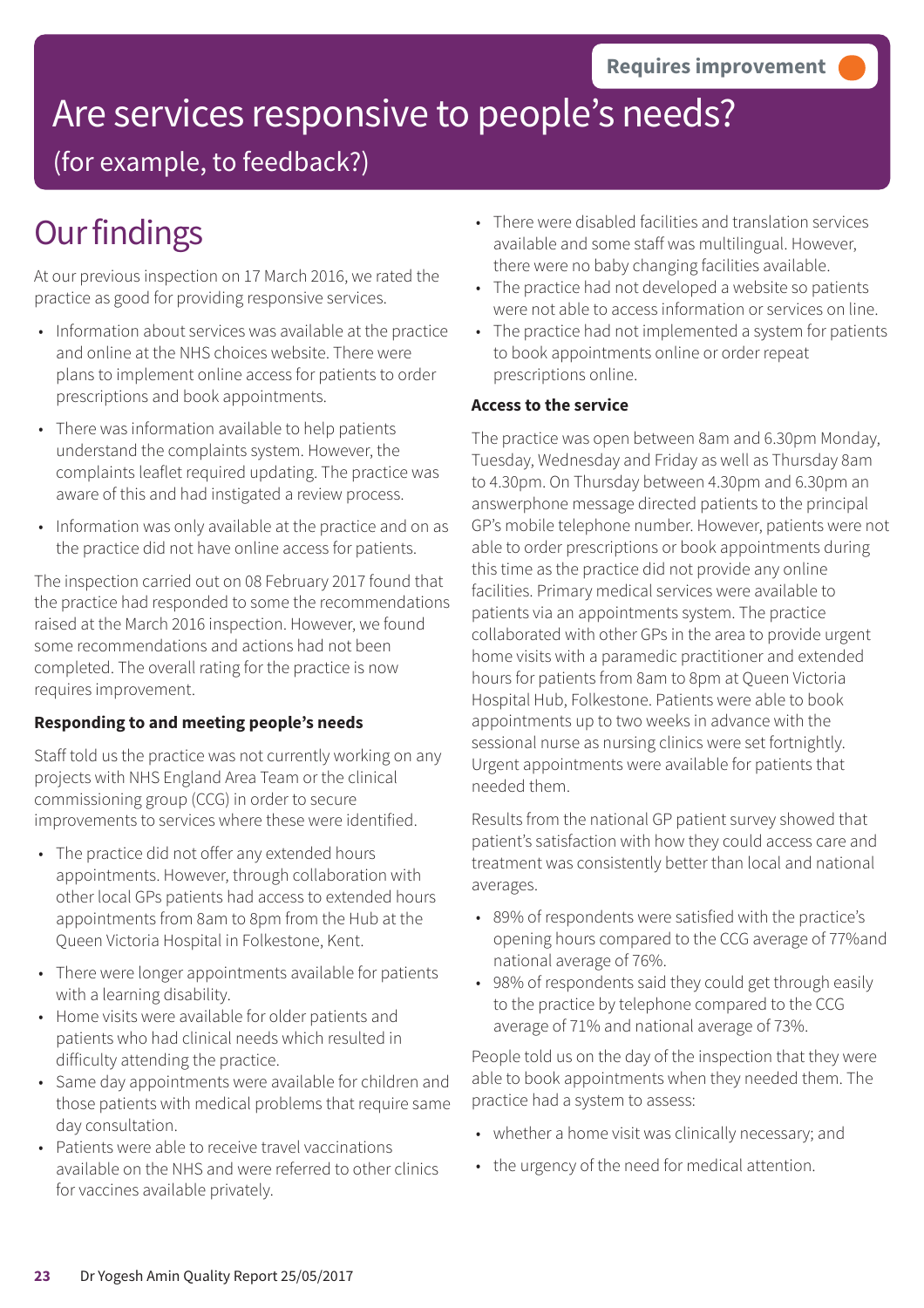# Are services responsive to people's needs?

### (for example, to feedback?)

In cases where the urgency of need was so great that it would be inappropriate for the patient to wait for a GP home visit, alternative emergency care arrangements were made. Clinical and non-clinical staff were aware of their responsibilities when managing requests for home visits.

#### **Listening and learning from concerns and complaints**

The practice had a system for handling complains. However, patient information not always specific to the practice.

- The practice manager handled all complaints in the practice.
- The practice had two different NHS complaints leaflets and also highlighted complaints in the practice leaflet. Some of the information in the leaflets was not

applicable to the practice. For example, one of the leaflets directed patients to the practice's website or the patient participation group. Neither was an option for patients at the practice.

The practice had recorded one complaint in the last 12 months we reviewed this and found this had been satisfactorily handled, dealt with in a timely way, openness and transparency with dealing with the complaint. We were unable to ascertain from one complaint whether lessons were learnt from individual concerns and complaints. However, there were two complaints left on the NHS choices website (/www.nhs.uk/Services/GP/ ReviewsAndRatings) in 2017. The practice had not responded to these complaints or recorded them in the complaints log to help enable analysis and learning. Staff told us they did not record verbal complaints.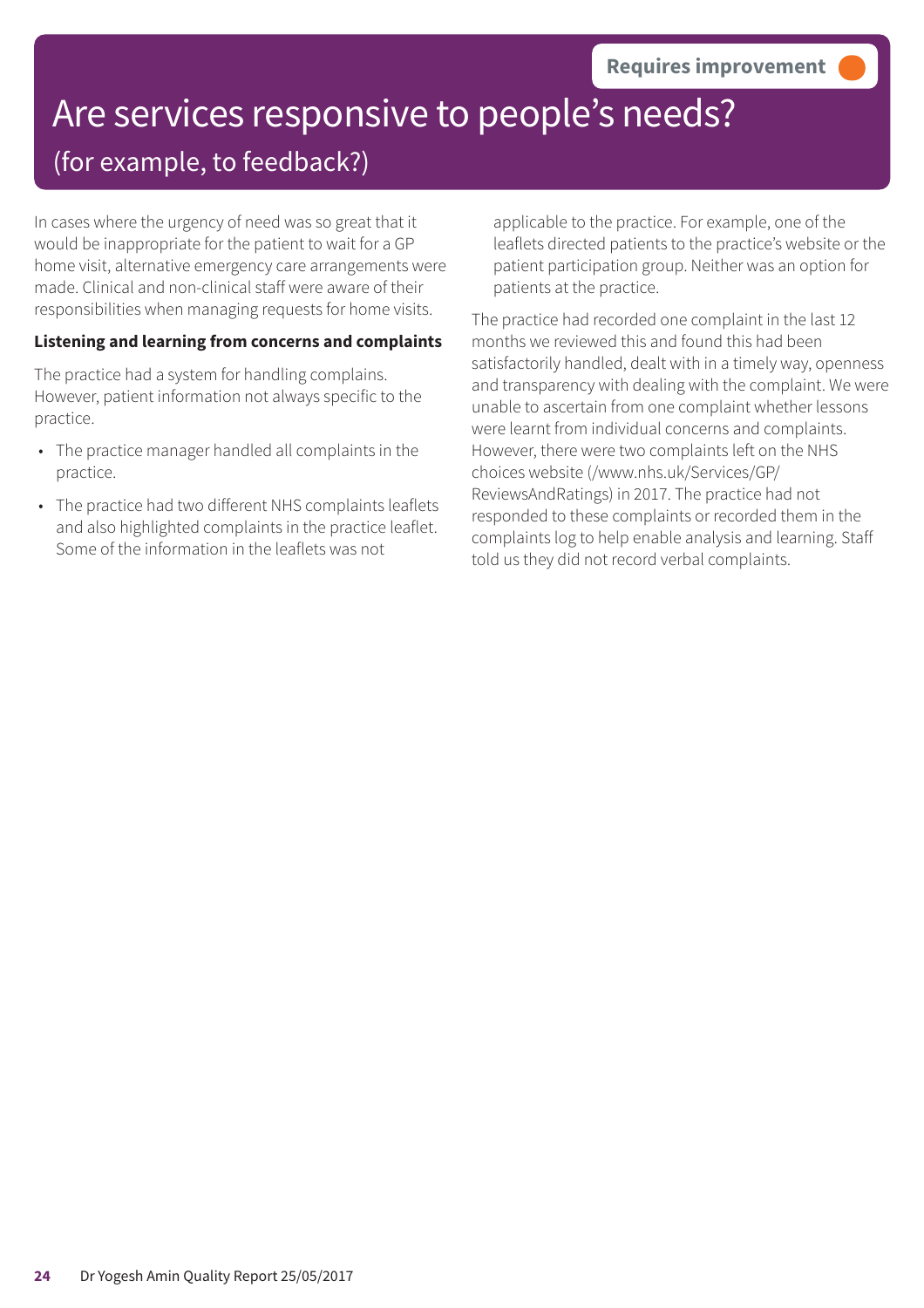## Are services well-led?

(for example, are they well-managed and do senior leaders listen, learn and take appropriate action)

# **Our findings**

At our previous inspection on 17 March 2016, we rated the practice as requires improvement for providing effective services.

- There was a staffing structure. However, there was a lack of clarity about responsibilities in some key areas including managing and sharing learning for significant events.
- The practice had a number of policies and procedures to govern activity. However, these were not always effectively implemented. For example, the infection prevention policy.
- There was evidence of some clinical and internal audit, but there was not an overarching audit plan or systematic approach to demonstrate quality improvement.
- Risks were not always identified and well managed. The practice had failed to identify and manage risks to patients in a medical emergency.
- There were some gaps in management and support arrangements for staff. Staff had informal one-to-one meetings and clinical supervision. However, staff told us the practice did not hold regular team meetings and records showed not all staff had received an appraisal in the last 12 months.
- The practice did not have a patient participation group (PPG). There was a poster in the waiting room promoting the PPG but the practice had been unable to recruit any members.

The inspection carried out on 08 February 2017 found that the practice had responded to some the concerns raised at the March 2016 inspection and had implemented some of their action plan in order to comply with the requirement notices issued. However, we found some actions had not been completed effectively. We also found other breaches of the Health and Social Care Act 2008 (Regulated Activities) Regulations 2014. The provider is now rated inadequate for being well-led.

#### **Vision and strategy**

The practice told us their aims were about delivering safe, patient centred, responsive care.

- Staff knew about these aims. However, they did not always have sufficient training or understanding to deliver these aims effectively. For example, significant events were not consistently identified, reported or shared.
- Due to rota changes in working patterns the principal GP no longer collaborated regularly with a nearby practice for support. The practice told us there were plans to meet with the buddy practice during the weekend after the inspection.
- The practice manager was shortly retiring and the provider had considered the implications of this on the practice. They told us they were constantly reviewing their operational needs but had no definite plans to recruit to the vacant post.

#### **Governance arrangements**

The practice was unable to demonstrate that significant improvements to clinical governance arrangements had taken place or that current governance arrangements were effective.

- Whilst there was a staffing structure, there remained a lack of clarity about responsibilities across the practice in some key governance areas including internal audits, Care Quality Commission Notifications and reporting, sharing and learning from significant events.
- There was a range of governance documents. However, not all of these documents were practice specific. Not all staff we spoke were aware of or routinely accessed these documents, nor were they effectively or systematically implemented across the practice. There was inconsistent use of best practice national guidance on patient care from the National Institute for Heath and Care Excellence (NICE).
- The practice had made improvements to their QOF figures from the March 2016 inspection.
- There was limited evidence that the practice had made improvements to quality that was driven by clinical audit activity.
- There were arrangements for identifying, recording and managing risks, issues and implementing mitigating actions. However, the practice was unable to demonstrate improvements had been made to the system for reporting and recording significant events,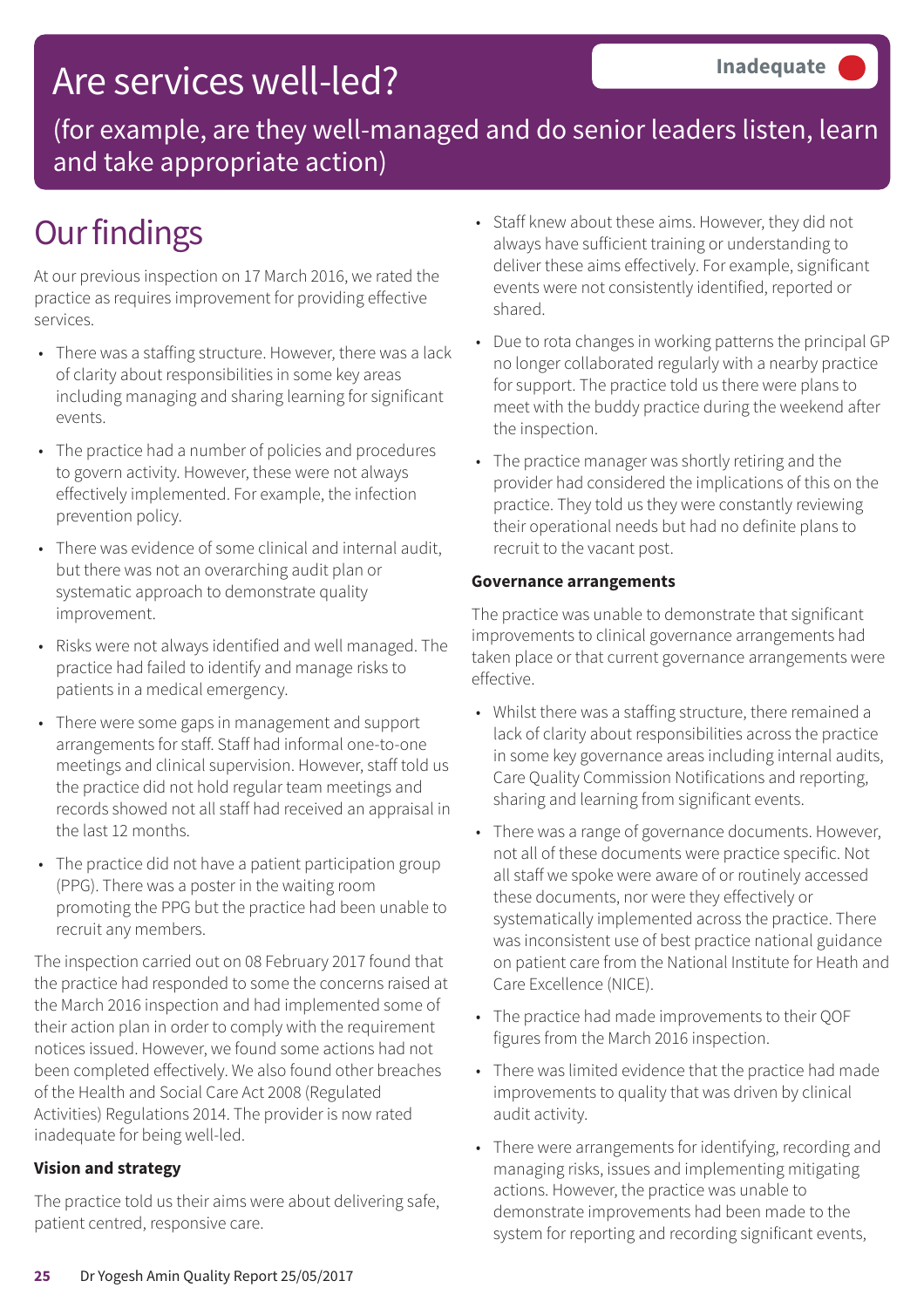## Are services well-led?

### (for example, are they well-managed and do senior leaders listen, learn and take appropriate action)

which remained ineffective. The practice had failed to assess and manage in an effective and timely manner all identified risks to patients, staff and visitors. For example, infection control risks, risks associated with blank as well as unsigned prescription pads and prescription forms, risks associated with the lack of an electrical premises check and the potential risk of legionella in the building's water system.

#### **Leadership and culture**

The practice told us they prioritised safe, high quality and compassionate care. However, there was still a lack of clarity in lead roles and responsibilities, evident at the March 2016 inspection, which meant that issues in the practice were not always identified or addressed in a timely manner.

The practice had governance arrangements for notifiable safety incidents. However, these were not effective as not all staff were aware of what constituted a significant event or near miss nor was there a consistent approach to reporting them.

- From the one complaint recorded, we saw evidence that the practice gave affected patient reasonable support, truthful information and a written apology
- The practice kept records of written correspondence. However, staff told us they did not keep records of verbal interaction such as verbal complaints. Nor had the practice recorded or responded to complaints on NHS choices.

There was a clear leadership structure.

• Staff told us the practice held 'adhoc' team meetings to discuss issues as they arose. When we reviewed minutes from the non-clinical staff team meetings we found there was no rolling agenda for issues such as

significant events or staff concerns. The practice was unable to demonstrate that there were regular meetings for clinical staff including the sessional practice nurse and the regular locum GPs.

#### **Seeking and acting on feedback from patients, the public and staff**

The practice told us they valued feedback from patients and were aware of the good results from the GP patient survey but it did not proactively seek patients' feedback

- The practice had gathered feedback from patients through the GP patient survey results but had not undertaken any patient surveys themselves. At the time of the inspection the practice did not have an active patient participation group (PPG), nor were they able to demonstrate that they had any plans to develop one. The practice was unable to demonstrate they had responded to or learnt from complaints or positive comments left on the NHS choices website.
- The practice had gathered feedback from staff through informal discussion. Staff told us that staff appraisals had been undertaken but there were no records to confirm this.

#### **Continuous improvement**

The practice was unable to demonstrate there was a focus continuous learning and improvement within the practice. For example, at the March 2016 inspection, the practice team had recognised the risks of professional isolation for GPs working in practice without the support of other GP partners. To prevent this, staff told us they worked closely with a nearby practice by attending meetings and sharing training as well as learning opportunities. However, during this inspection staff told us that due to changes at both practices they were no longer routinely sharing learning opportunities such as significant events at GP meetings.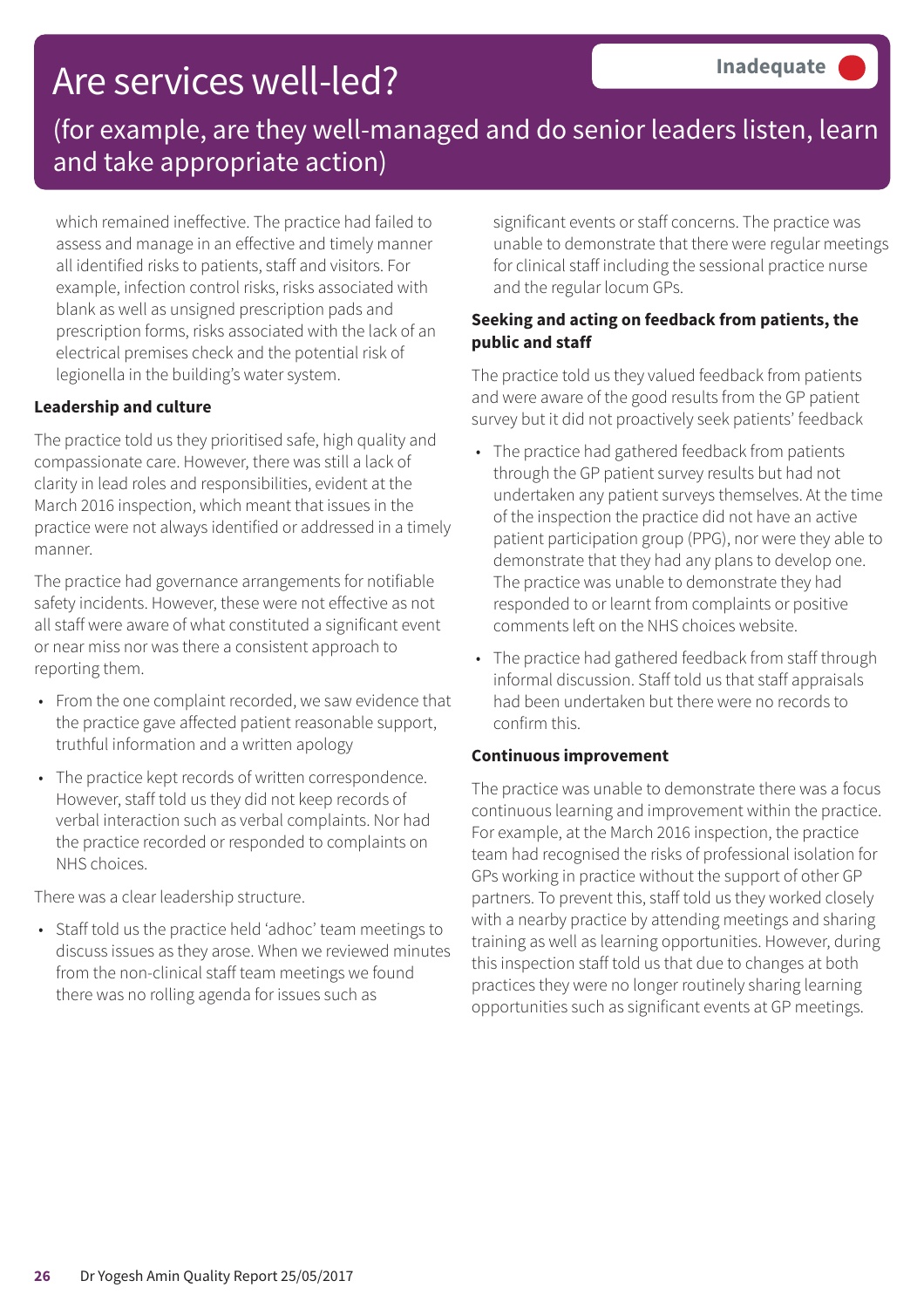## Requirement notices

### Action we have told the provider to take

The table below shows the legal requirements that were not being met. The provider must send CQC a report that says what action they are going to take to meet these requirements.

| Regulated activity                                                      | Regulation                                                                              |
|-------------------------------------------------------------------------|-----------------------------------------------------------------------------------------|
| Diagnostic and screening procedures<br>Maternity and midwifery services | Regulation 15 HSCA (RA) Regulations 2014 Premises and<br>equipment                      |
| Surgical procedures                                                     | How the regulation was not being met:                                                   |
| Treatment of disease, disorder or injury                                | All premises and equipment used by the service provider<br>must be properly maintained: |
|                                                                         | • The provider had failed to complete premises<br>electrical testing.                   |
|                                                                         | $\tau$ kin and the knowledge for each other 4 $\tau$ (4) (0) of the Historical          |

This was in breach of Regulation 15(1) (2) of the Health and Social Care Act 2008 (Regulated Activities) Regulations 2014.

### Regulated activity

Diagnostic and screening procedures

Maternity and midwifery services

Surgical procedures

Treatment of disease, disorder or injury

### Regulation

Regulation 16 HSCA (RA) Regulations 2014 Receiving and acting on complaints

#### **How the regulation was not being met**

- The provider failed to establish and operate effectively an accessible system for identifying, receiving, recording, handling and responding to complaints by service users and other persons in relation to the carrying on of the regulated activity.
- Verbal complaints were not recorded.
- Leaflets at the practice did not contain information that was specific to the practice.
- The practice had failed to complete a review of the complaints system as recommended at the March 2016 inspection.
- The practice failed to record, respond or learn from on line complaints recorded on the NHS Choices website.

This was in breach of Regulation 16(1) (2) of the Health and Social Care Act 2008 (Regulated Activities) Regulations 2014.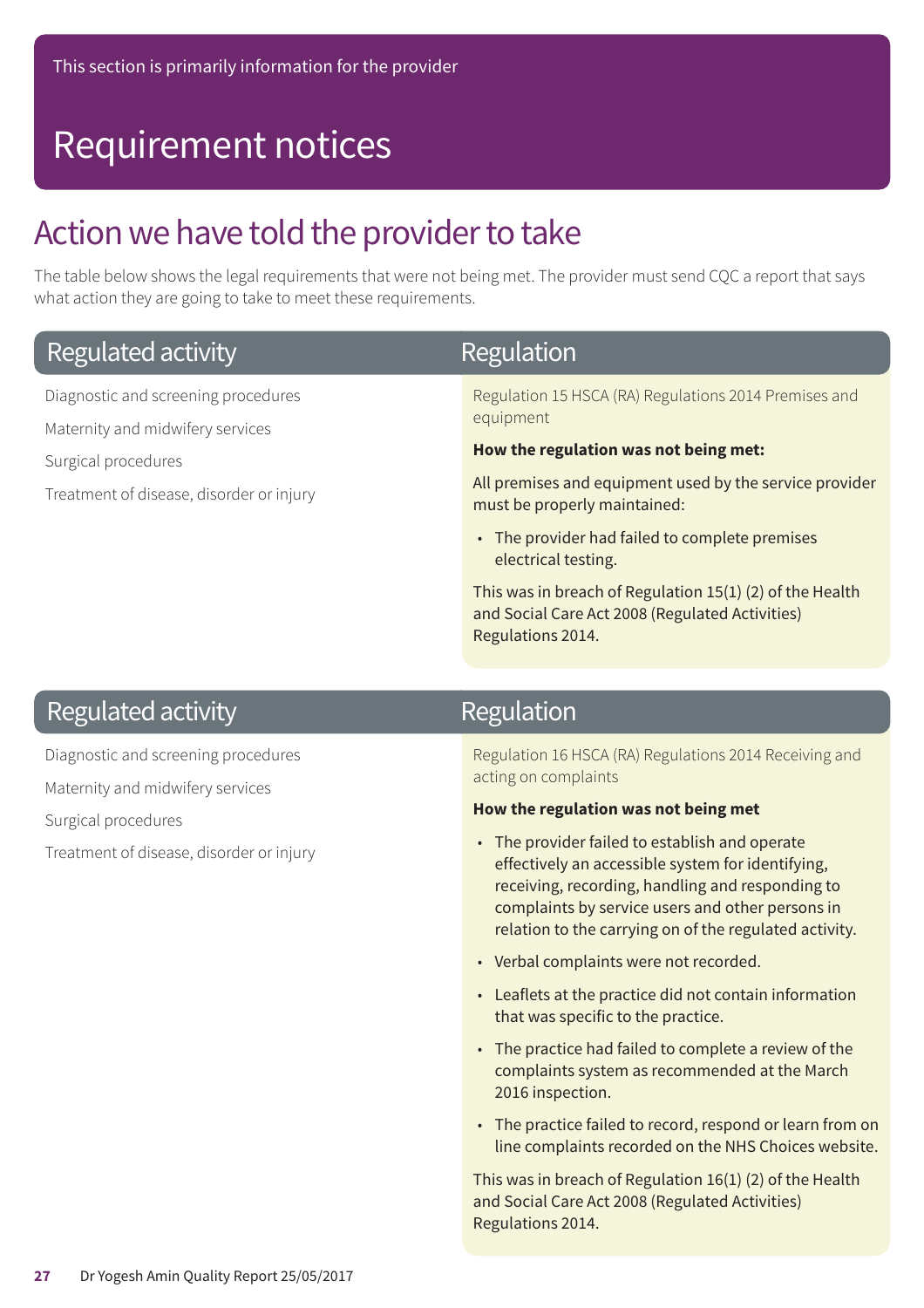## Requirement notices

### **Regulated activity**

Diagnostic and screening procedures

Maternity and midwifery services

Surgical procedures

Treatment of disease, disorder or injury

### Regulation

Regulation 18 HSCA (RA) Regulations 2014 Staffing

• The provider failed to ensure that persons employed in the provision of regulated activity received appropriate support, training, professional development, supervision and appraisal as is necessary to enable them to carry out the duties they are employed to perform.

This was in breach of Regulation 18(2) of the Health and Social Care Act 2008 (Regulated Activities) Regulations 2014

### **Regulated activity**

Diagnostic and screening procedures

Maternity and midwifery services

Surgical procedures

Treatment of disease, disorder or injury

### Regulation

Regulation 19 HSCA (RA) Regulations 2014 Fit and proper persons employed

#### **How the regulation was not being met:**

• The provider could not demonstrate that the GPs employed directly by the practice had all the necessary recruitment checks, including hepatitis B.

This was in breach of Regulation 19 (3) of the Health and Social Care Act 2008 (Regulated Activities) Regulations 2014.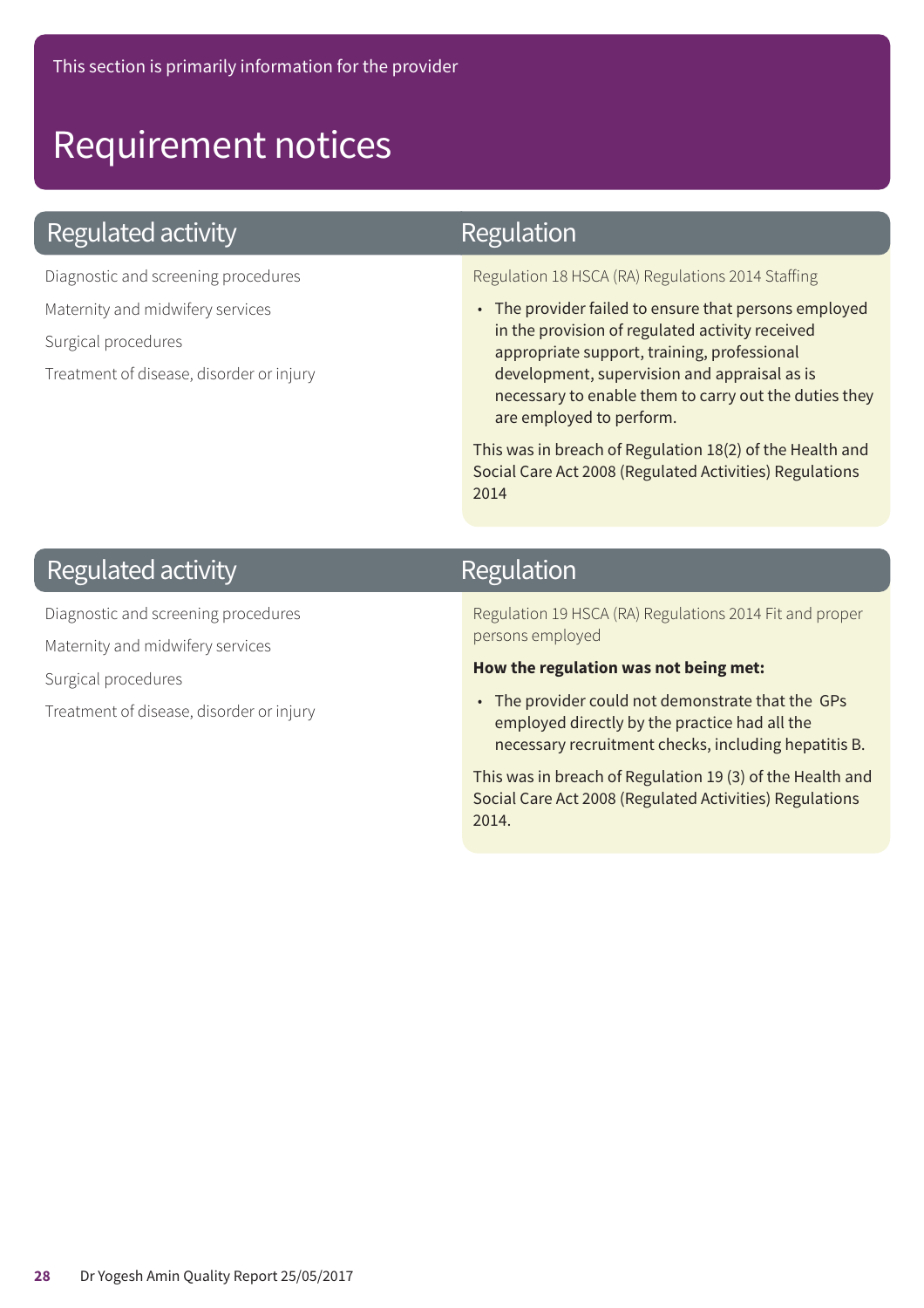## Enforcement actions

### Action we have told the provider to take

The table below shows the legal requirements that were not being met. The provider must send CQC a report that says what action they are going to take to meet these requirements.

| <b>Regulated activity</b>                                               | <b>Regulation</b>                                                                                                                                                                                                                                              |
|-------------------------------------------------------------------------|----------------------------------------------------------------------------------------------------------------------------------------------------------------------------------------------------------------------------------------------------------------|
| Diagnostic and screening procedures<br>Maternity and midwifery services | Regulation 12 HSCA (RA) Regulations 2014 Safe care and<br>treatment                                                                                                                                                                                            |
| Surgical procedures                                                     | How the regulation was not being met:                                                                                                                                                                                                                          |
| Treatment of disease, disorder or injury                                | The practice failed to improve on the monitoring the risk<br>of, and preventing, detecting and controlling the spread<br>of infections, including those that are health care<br>related:                                                                       |
|                                                                         | • The practice failed to demonstrate that<br>improvements had been made to infection<br>prevention and control with regard to The Health and<br>Social Care Act 2008, Code of practice on the<br>prevention and control of infections and related<br>guidance. |
|                                                                         | • The practice failed to ensure infection prevention and<br>control audits were effective.                                                                                                                                                                     |
|                                                                         | • Infection prevention and control training undertaken<br>by the infection prevention control lead was not<br>relevant for the delivery of primary medical services.                                                                                           |
|                                                                         | • The practice failed to assess risks to the health and<br>safety of service users receiving the care or treatment<br>and do all that was reasonably practicable to mitigate<br>any such risks.                                                                |
|                                                                         | • The practice was unable to demonstrate that blank<br>prescription pads and forms were stored securely or<br>that there was a system to track and monitor them<br>through the practice.                                                                       |
|                                                                         | • The practice could not demonstrate that they had an<br>effective system for managing all medicine alerts<br>received from the Medicines and Healthcare products<br>Regulatory Agency (MHRA).                                                                 |
|                                                                         | The practice failed to improve in doing all that is<br>reasonably practicable to mitigate risks to service users<br>in that:                                                                                                                                   |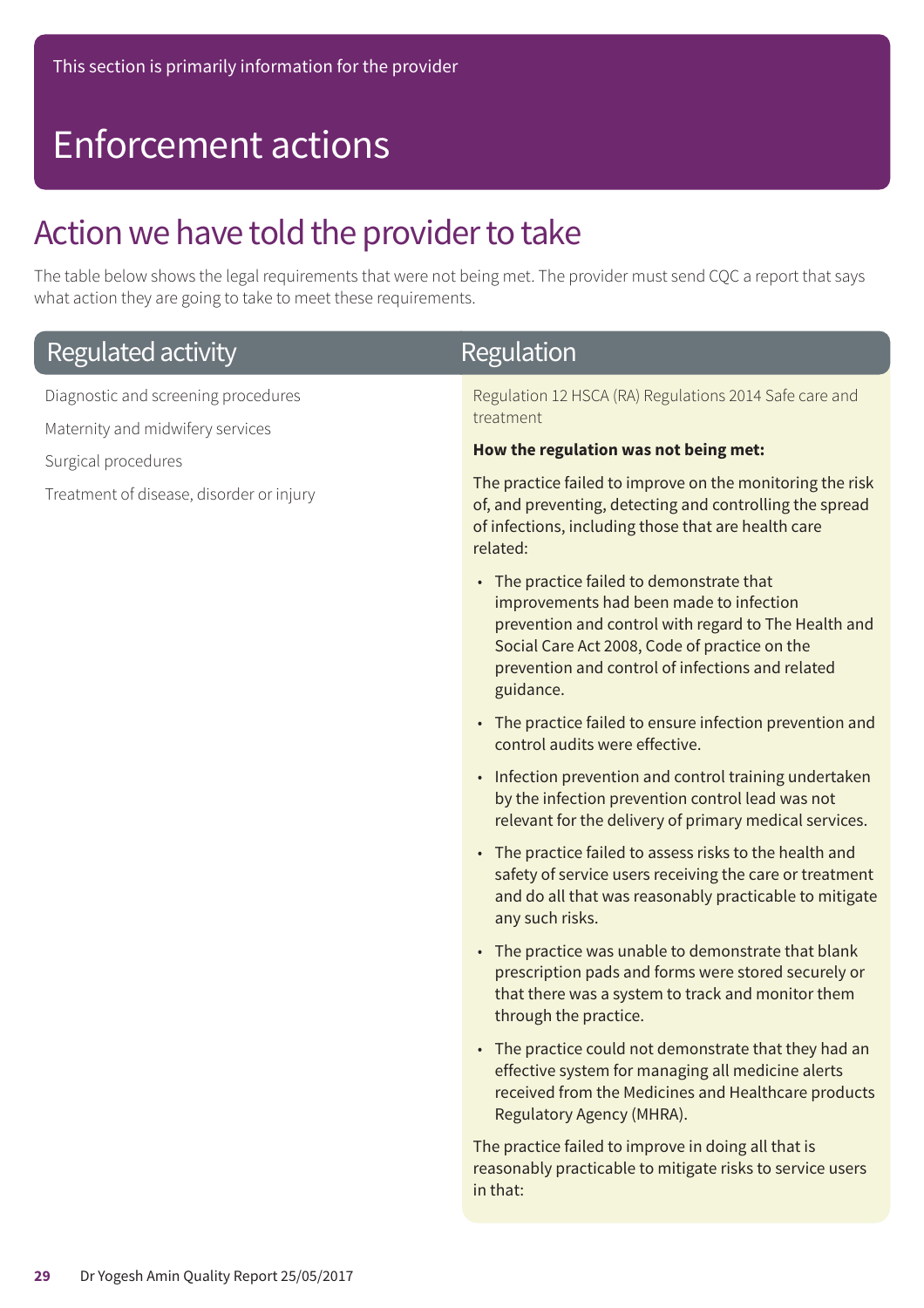## Enforcement actions

• Findings from significant events were not shared across the practice and not all staff were aware of what constituted a significant event.

This was in breach of Regulation 12(1) of the Health and Social Care Act 2008 (Regulated Activities) Regulations 2014.

### **Regulated activity**

Diagnostic and screening procedures

Maternity and midwifery services

Surgical procedures

Treatment of disease, disorder or injury

### Regulation

Regulation 17 HSCA (RA) Regulations 2014 Good governance

The provider failed to establish and operate effectively systems to:

- Assess, monitor and improve the quality and safety of the services provided in the carrying on of the regulated activity.
- The provider had failed to identify an inconsistent approach to the implementation of NICE guidelines. For example, cholesterol management in patients with diabetes.
- The practice had failed to improve the quality of services by revising clinical audit activity to ensure improvements to patient care are driven by the completion of clinical audit cycles. Current audit did not monitor or significantly improve the quality and safety of the service.
- The practice had failed to improve services by not reviewing how patients' access information on line.
- The practice had failed to improve services by not implementing their plans for patients to access to online prescriptions and appointments.
- The practice failed to improve services including the quality of the patient experience by not having a proactive approach to gaining patient feedback.
- The practice had failed to use recommendations from the March inspection to improve governance